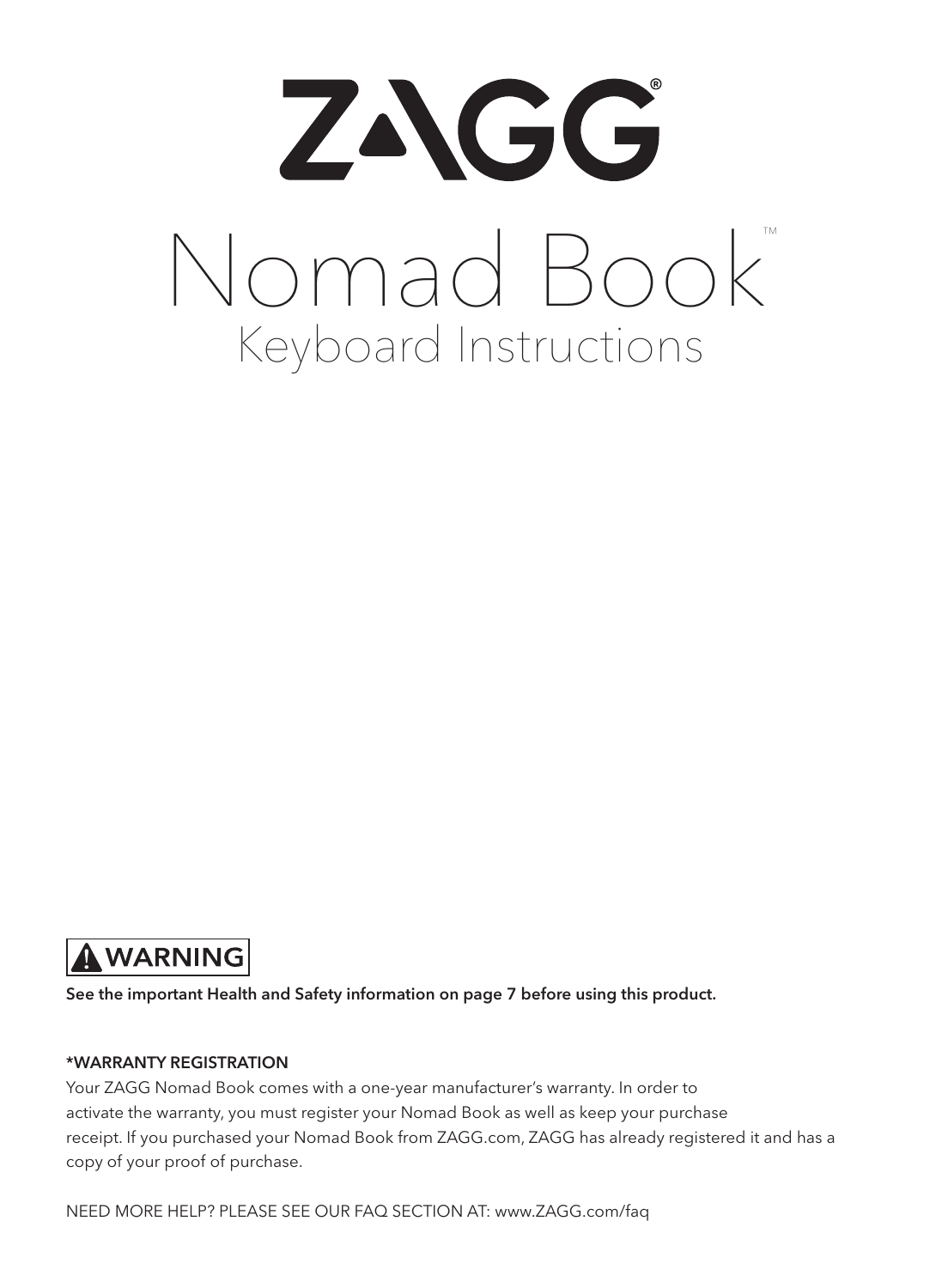#### IN THE BOX

- (1) Nomad Book keyboard and case with stand
- (2) Bumpers
	- 10.5-inch iPad (already installed on the Nomad case)
	- 9.7-inch tablets and iPad Pro including 9.7-inch iPad (2017-18 models), 9.7-inch iPad Pro, iPad Air 2, iPad Air, Samsung Tab S3, Samsung Tab S2

(4) Button strips

- 10.5-inch iPad Pro (already installed on the Nomad case)
- iPad Air
- iPad Air 2, 9.7-inch iPad Pro, iPad (5th and 6th generation)
- Samsung Tab S2 and Samsung Tab S3

(1) Magnet mounting plate for all tablets (already installed on the Nomad Case)

#### DETERMINING THE MAKE/MODEL OF YOUR TABLET

The Nomad Book keyboard and case can be customized to fit most tablets, including the 10.5-inch iPad Pro bumper (already installed), 9.7-inch iPad, 9.7-inch iPad Pro, iPad Air 2, iPad Air, Samsung Tab S3, and Samsung Tab S2. The first step is determining the make/model of your tablet so you can install the correct button strip. You can do this by turning your tablet on, going into Settings, and checking the details under "About Product." You can also visit this tutorial at zagg.to/nomad-install.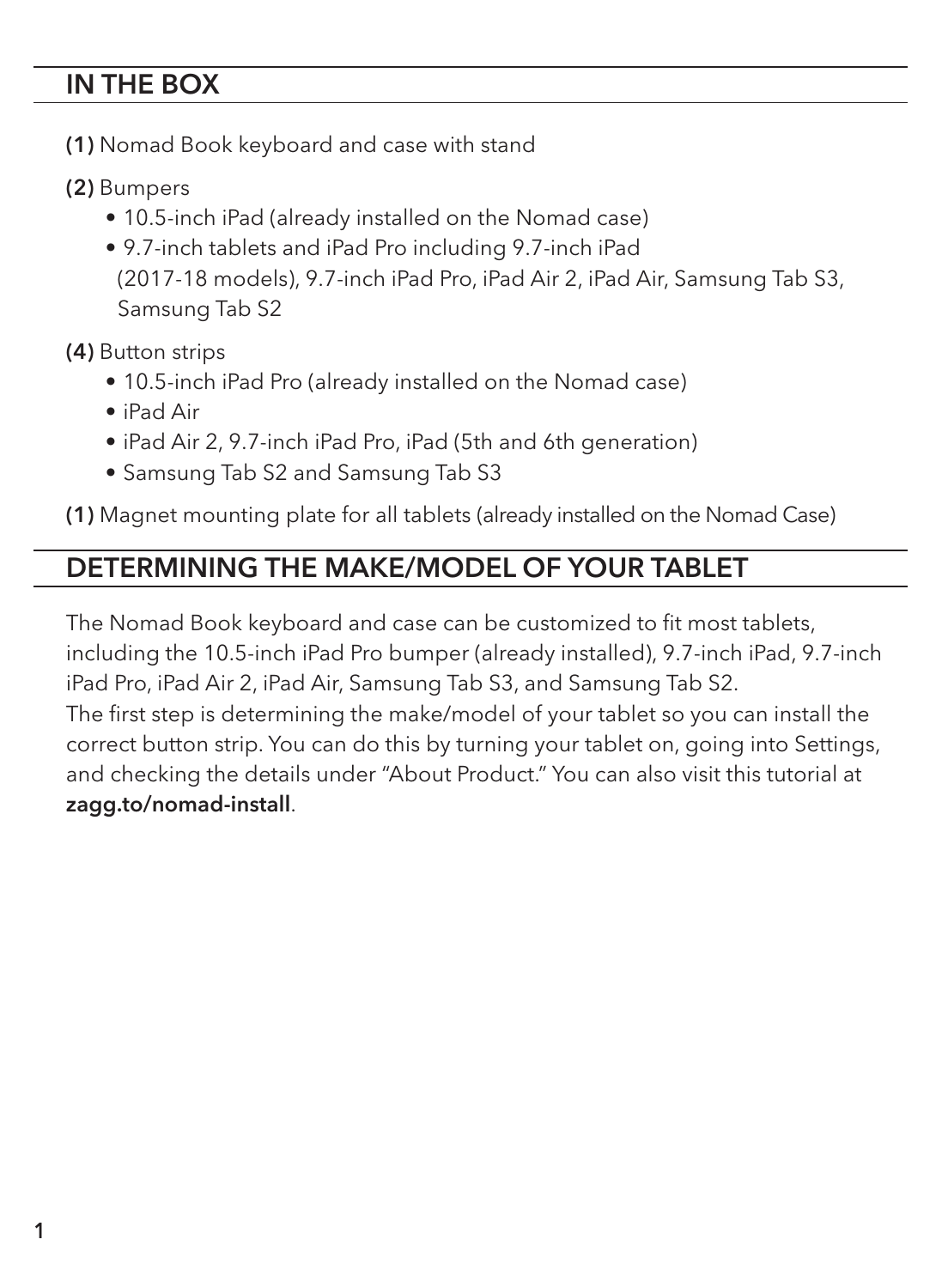#### INSTALLING THE 10.5-INCH IPAD PRO

If you have a 10.5-inch iPad Pro, the correct bumper and button strip have already been installed. The last part of the installation is listed below.

- 1. A magnet has already been installed in the Nomad case. Pull off the protective lining from the sticky side of the magnet.
- 2. Set the bottom of your tablet into the groove at the bottom of the case, and then press the rest of your tablet into place. It should fit snugly against the bumper at the top of the case.
- 3. Press against the back of the case to ensure the adhesive side of the magnet attaches to your tablet.



Removing the Adhesive Liner Attaching Your Tablet to the Magnet

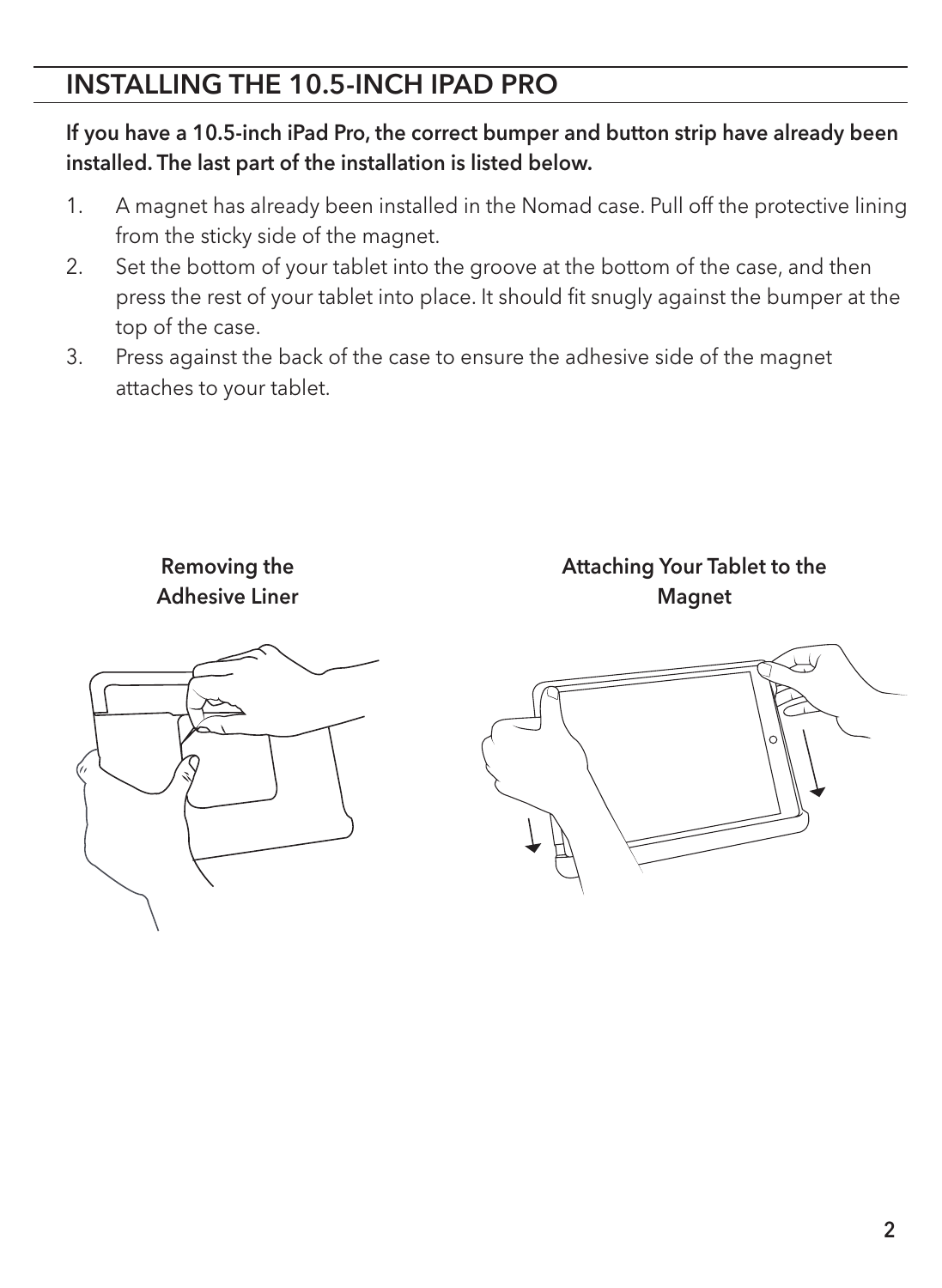#### REMOVING THE 10.5-INCH IPAD FROM THE CASE

Removing your tablet from the Nomad Book case is easy. Simply slip your fingers between the edge of your tablet and the edge of the case and pull gently until the tablet disengages from the case.

#### INSTALLING 9.7-INCH TABLETS

To watch the installation video, please visit zagg.to/nomad-install.

If you have a 9.7-inch iPad, 9.7-inch iPad Pro, iPad Air 2, iPad Air, Samsung Tab S3, or Samsung Tab S2, you will need to remove the 10.5-inch bumper and button strip that were previously installed in the Nomad Book case.

- 1. Remove the pre-installed bumper by pushing on the stylus holder on the back of the case and pulling the bumper away.
- 2. Remove the pre-installed button strip by pushing the buttons from the outside of the case inwards until it unsnaps. Then pull on the button strip from inside the case until the strip releases.
- 3. Install the correct button strip by inserting the single button on the left side of the strip into the slot on the upper side of the case first. Then press the rest of the button strip into the long slot in the top of the case.
- 4. A magnet has already been installed in the Nomad Book Case. Install the bumper for 9.7-inch tablets by pressing the stylus holder on the bumper into the slot in the back of the case. Press the perimeter of the bumper into place, checking all sides to make sure it is secure.
- 5. Set the bottom of your tablet into the groove at the bottom of the case, and then press the rest of your tablet into place. It should fit snugly against the bumper at the top of the case.
- 6. Press against the back of the case to ensure the adhesive side of the magnet attaches to your tablet.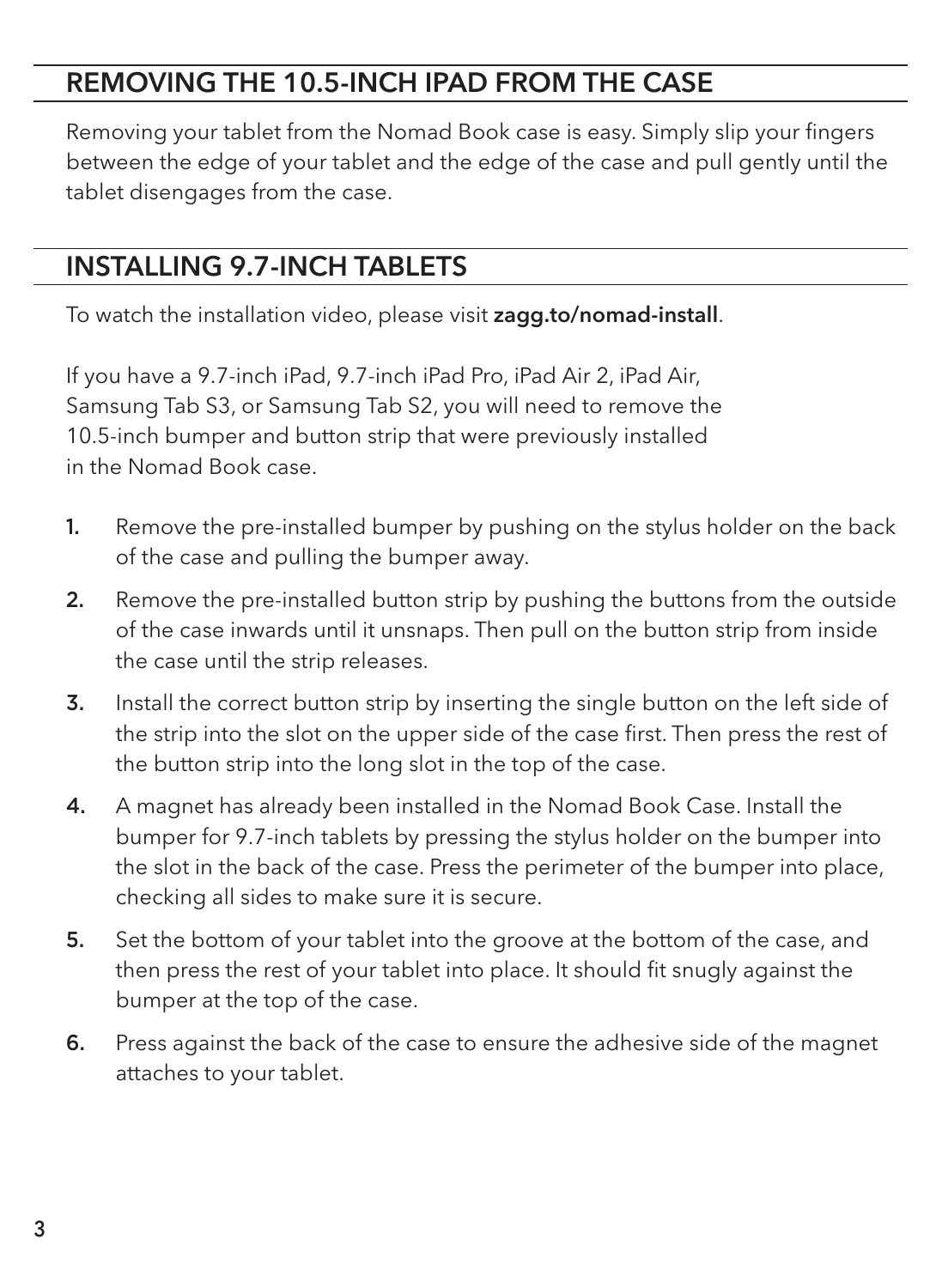



Removing the Bumper

Installing the Correct Button Strip





Installing the Bumper

Attaching Your Tablet to the Magnet Plate

#### DETACHING THE CASE FROM THE KEYBOARD

Hold one of the top corners of the keyboard with one hand, and with the other hand on the corresponding top corner of the case, pull directly up. This will disengage the magnets holding the keyboard and case together.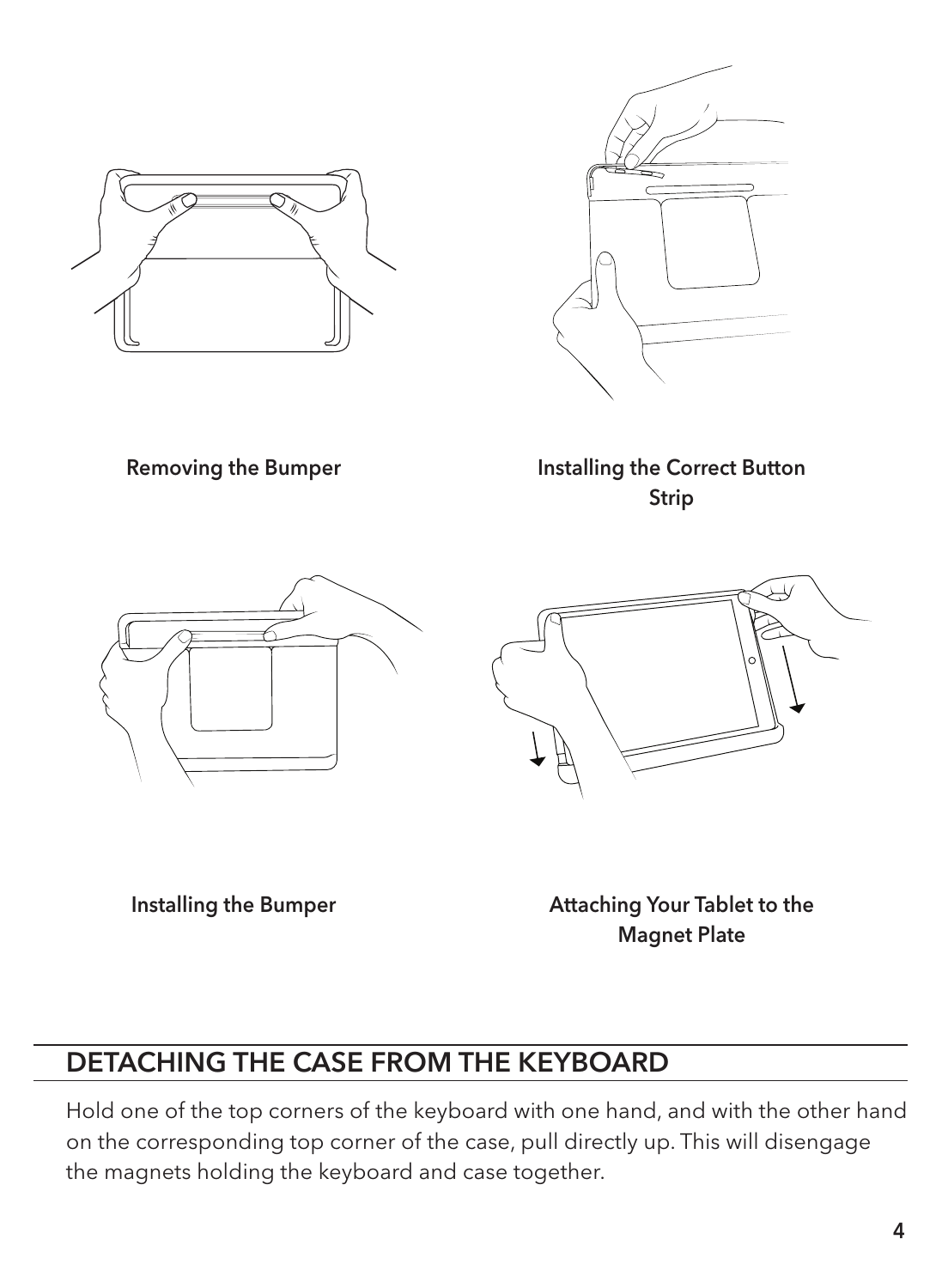#### POWERING ON AND OFF

- 1. To turn your Nomad Book on, press the Power button located at the top right corner of the keyboard. A green LED will light briefly.
- 2. To turn your Nomad Book off, press and hold the Power button for three seconds. A red LED will flash indicating it has turned off.

#### DISCONNECTING THE KEYBOARD

When you'd like to use the case without the keyboard, there are three ways you can switch to your onscreen keyboard.

- 1. Press the Keyboard Hide/Show button. This will disengage the Nomad Book keyboard and allow you to use your device's on-screen keyboard. Press the Keyboard Hide/Show button again when you are ready to use your Nomad Book keyboard.
- 2. Turn off the Bluetooth<sup>®</sup> connection from your device.
- 3. Turn your Nomad Book keyboard off.

#### PAIRING YOUR ZAGG NOMAD BOOK

Your ZAGG Nomad Book can pair with two devices at once. Pairing your Nomad Book is easy; just follow these instructions.

- 1. Ensure your device's Bluetooth<sup>®</sup> is on.
- 2. Press your Nomad Book's 1 or 2 keys for three seconds. A blue LED light under the key being depressed will begin pulsing, indicating your Nomad Book is in pairing mode.
- 3. Your device will display "ZAGG Nomad Book" as an available pairing option. Select it and complete any other pairing steps based on your device.
- 4. To pair your Nomad Book to another device, repeat steps 2 and 3. To toggle between devices, simply press 1 or 2.
- 5. Once paired, the Bluetooth key will stop pulsing and fade to off. Once begun, if the Nomad Book doesn't complete pairing after 60 seconds, it will abort the process. If this happens, repeat steps 2 and 3.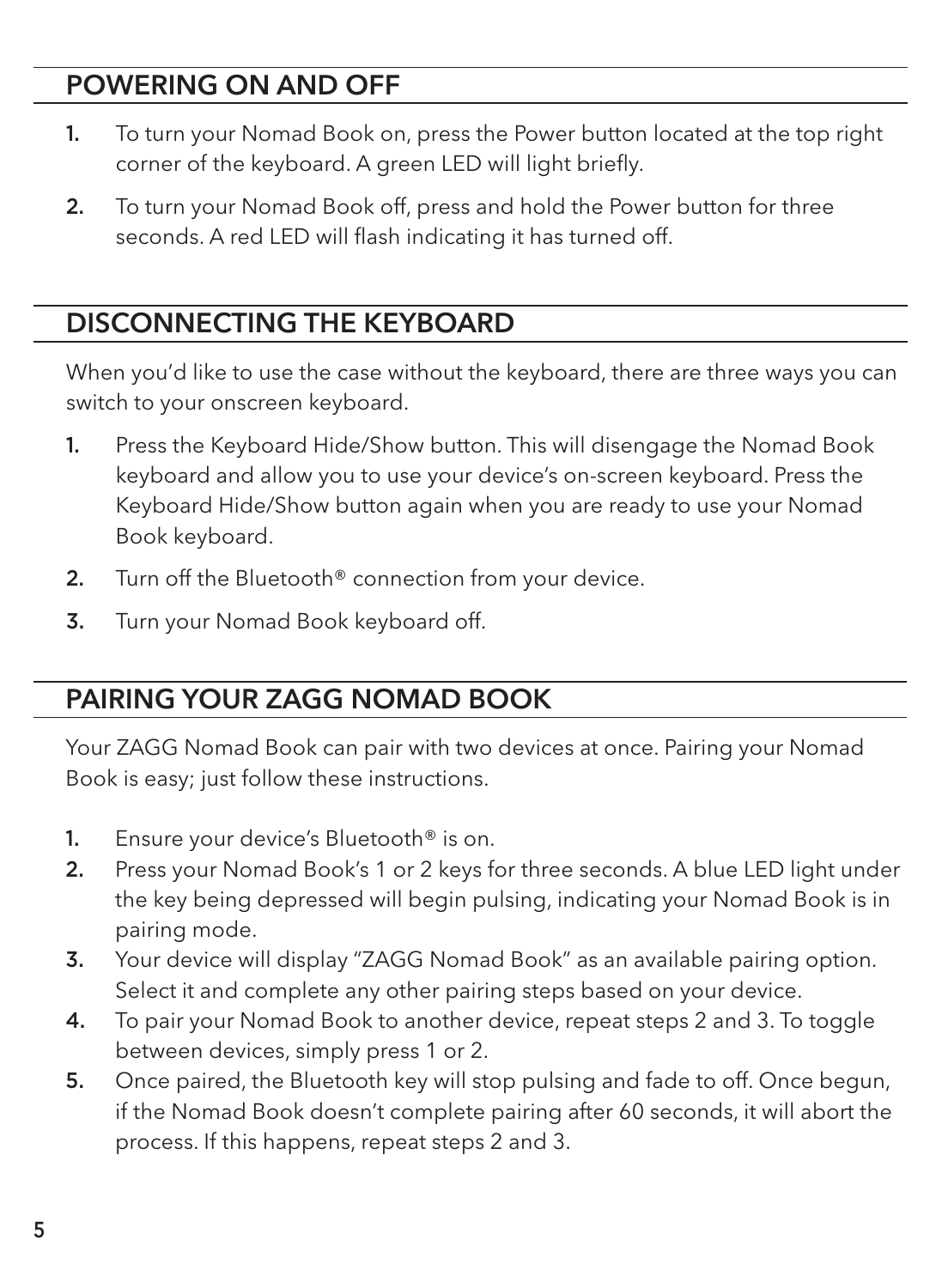#### **CHARGING**

Your Nomad Book features a powerful lithium polymer battery that lasts up to two years of normal use between charges.\* It comes with a charging cable you can use to charge your keyboard quickly and conveniently. To charge your Nomad Book, follow these steps:

- 1. Plug the micro USB connector into the charging port on the keyboard.
- 2. Plug the regular USB connector into your preferred USB outlet. A red LED light on the battery key will illuminate to indicate your keyboard is charging. This LED will turn off when your keyboard is fully charged.
- **3.** Disconnect the charging cable.

*\* Based on regular use of one hour per day. Hours depend on a variety of factors that are different for every user.* 



#### BATTERY LIFE

To check your Nomad Book's battery life, press fn + the battery key. The LED light will flash one of the following three ways:

- 1. 3 green flashes = 50% or more battery life
- 2.  $3$  yellow flashes = 25-49% battery life
- 3.  $3$  red flashes = less than 25% battery life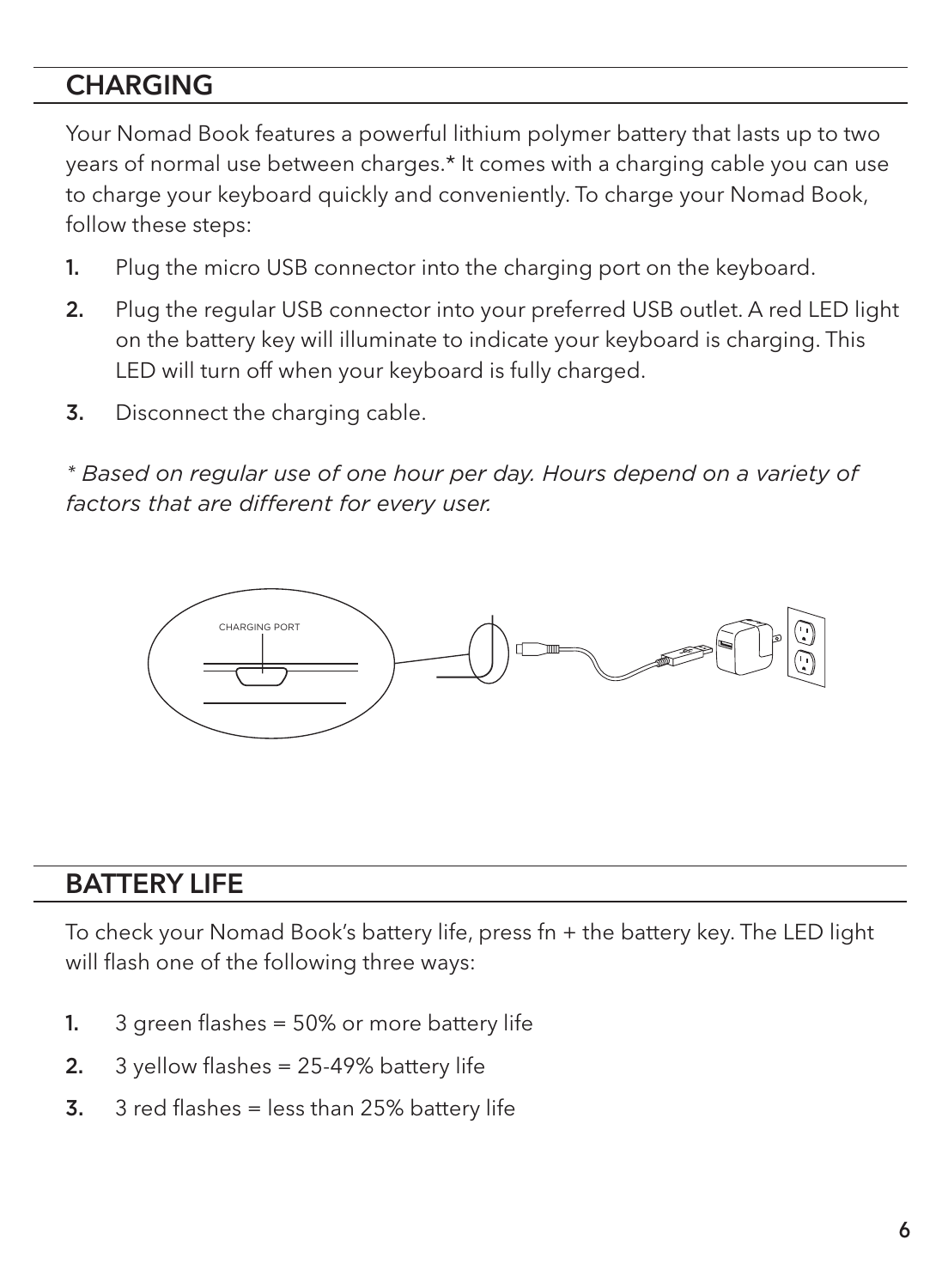# SPECIAL FUNCTION KEYS

Your Nomad Book keyboard features all of the special function keys you're used to that help you work and play. Here's a few of the most useful functions.

| жт.                  | <b>BLUETOOTH 1-</b> Hold for three seconds to pair your Nomad Book with your tablet. If<br>paired with a second device press 2 to instanto witch between devices.   |
|----------------------|---------------------------------------------------------------------------------------------------------------------------------------------------------------------|
| ∦2                   | <b>BLUETOOTH 2-</b> Hold for three seconds to pair your Nomad Book with your tablet. If<br>paired with a second device press 1 to instantly switch between devices. |
|                      | ж<br>HOME - Displays your tablet's home screen.                                                                                                                     |
|                      | <b>LOCK</b> - Activates and deactivates your tablet's sleep mode.                                                                                                   |
| □                    | APPS RUNNING - Displays all the apps currently running on your tablet.                                                                                              |
| 688                  | <b>LANGUAGE SYMBOL</b> - Toggles between keyboard languages (if active on your device);                                                                             |
| ⊕                    | also, pressing cmd + space bar will do the same.                                                                                                                    |
|                      | KEYBOARD HIDE/SHOW - Hides or shows your tablet's on-screen keyboard.                                                                                               |
| 南                    | <b>PREVIOUS TRACK</b> - Skips to the previous track on your selected playlist.                                                                                      |
| $\blacktriangleleft$ | <b>PLAY/PAUSE</b> - Starts or pauses your current playlist.                                                                                                         |
| ▶II.                 | <b>NEXT TRACK</b> - Skips to the next track on your current playlist.                                                                                               |
| ▶▶                   | <b>MUTE</b> - Mutes your tablet's audio.                                                                                                                            |
| ◀                    | <b>VOLUME DOWN - Decreases your tablet's volume.</b>                                                                                                                |
| $\blacktriangleleft$ | VOLUME UP - Increases your tablet's volume.                                                                                                                         |
| $\blacktriangleleft$ | <b>POWER</b> - Turns your Nomad Book keyboard on and off.                                                                                                           |
| $^{\prime}$          | FN + BATTERY SYMBOL - Indicates remaining battery life.                                                                                                             |
|                      |                                                                                                                                                                     |
| Н                    |                                                                                                                                                                     |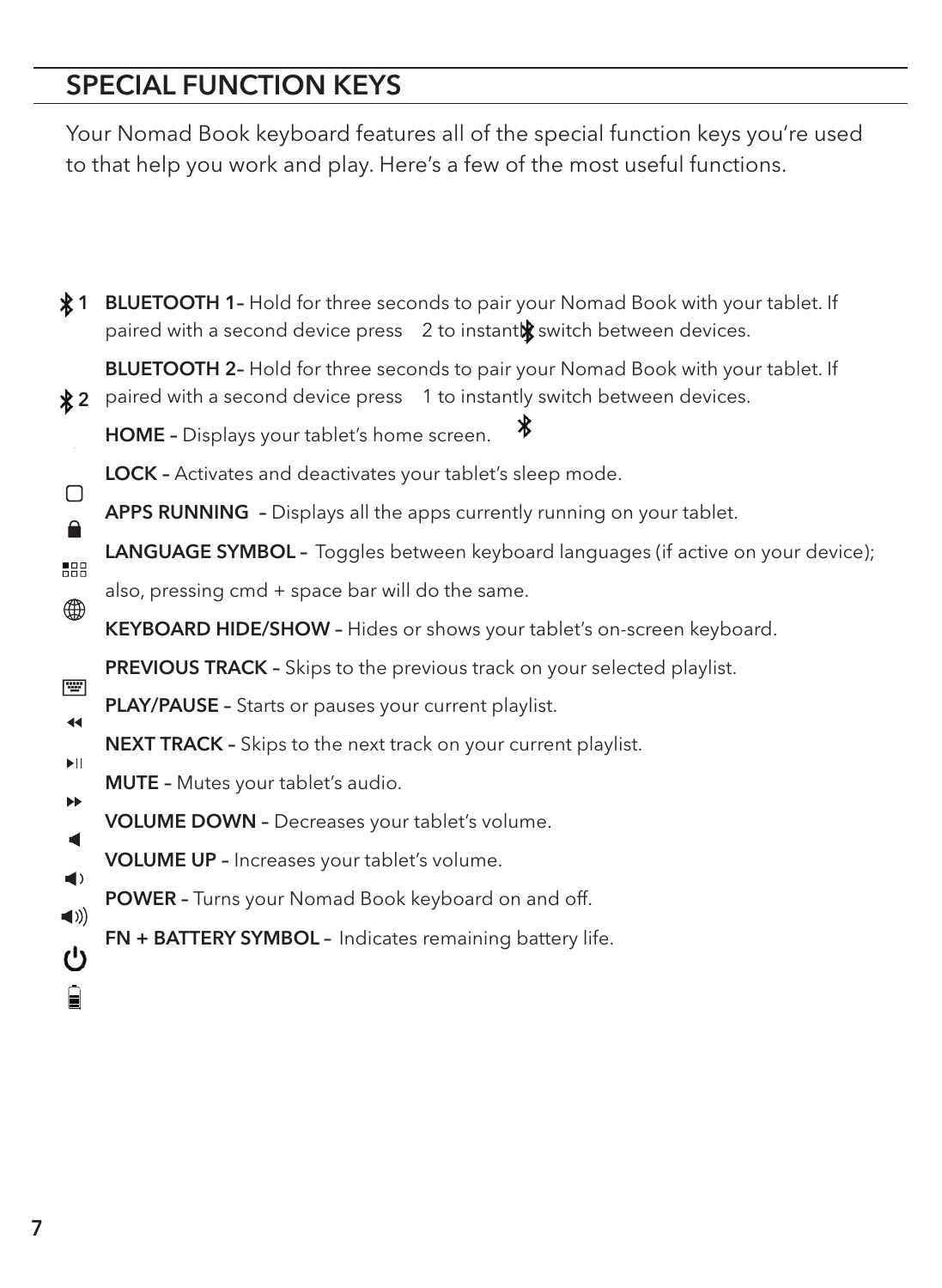#### TROUBLESHOOTING

If your device doesn't respond to Nomad Book, there may be a simple explanation. Try the following steps.

- 1. Restart your tablet.
- 2. Turn your Nomad Book off and back on.
- 3. Forget and re-pair your Nomad Book.
- 4. If your Nomad Book does not establish or maintain a Bluetooth® connection, reset the Bluetooth® module by charging your keyboard.
- 5. If, after charging, your keyboard doesn't operate correctly, please contact ZAGG Customer Service.

If you still experience problems, please contact ZAGG Customer Service by visiting zagg.com/support.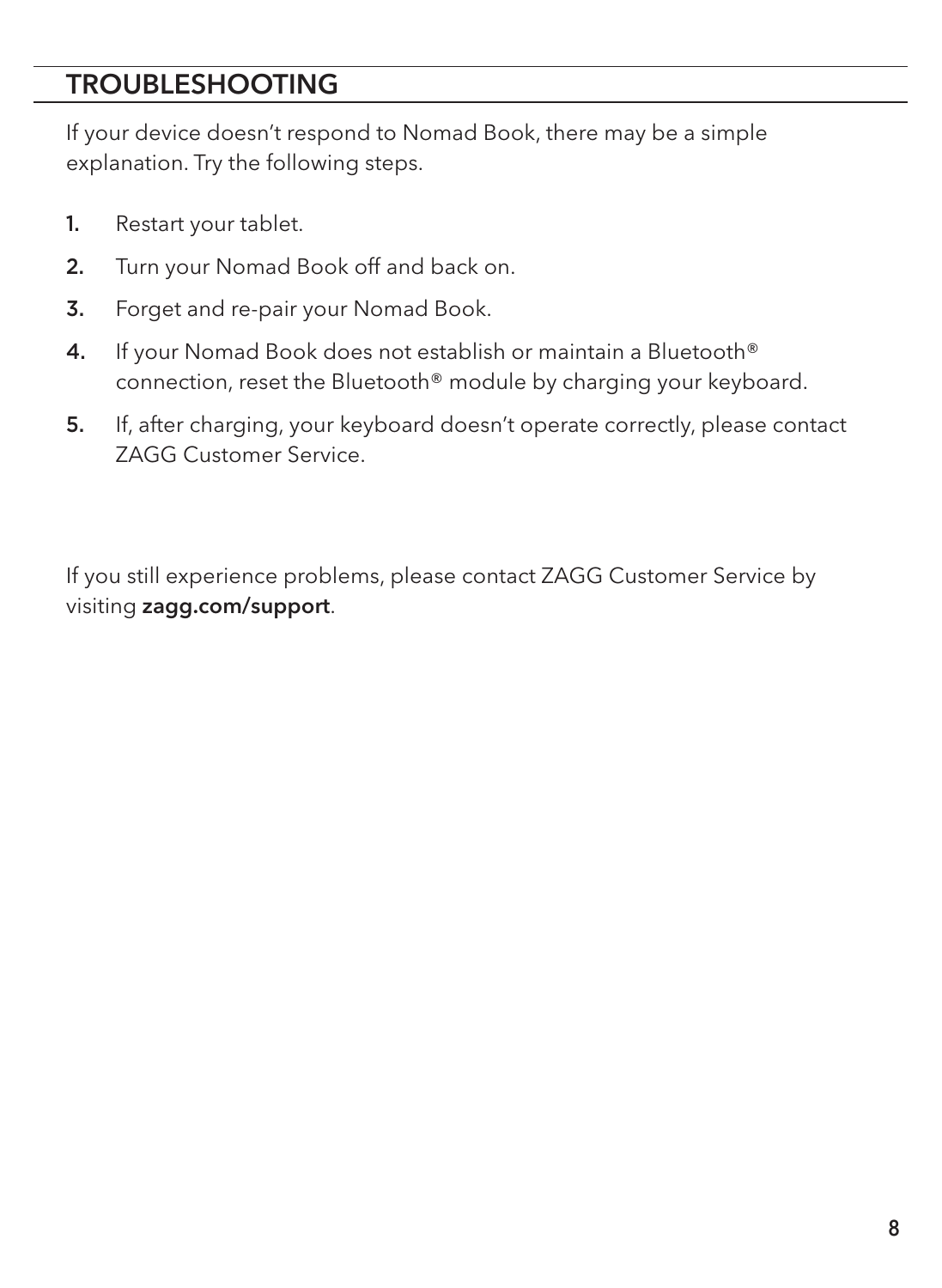For unparalleled scratch protection for your tablet, we recommend ZAGG's InvisibleShield®.

©2005 - 2018 ZAGG Inc All Rights Reserved. Patents: zagg.com/patents | NASDAQ: ZAGG | MADE IN CHINA iPad Pro, iPad Air, iPad, iPad Mini and Apple are trademarks of Apple Inc. The Bluetooth® word mark and logo are trademarks of Bluetooth SIG, Inc. and any use of such marks by ZAGG Inc is under license. ZAGG, InvisibleShield and ZAGG Nomad Book are trademarks of ZAGG IP Holdings Co., Inc. Samsung and Tab are trademarks of Samsung Electronics

America, Inc. Ltd.

Changes or modifications not expressly approved by the party responsible for compliance could void the user's authority to operate the equipment.

This equipment has been tested and found to comply with the limits for a Class B digital device, pursuant to Part 15 of the FCC Rules. These limits are designed to provide reasonable protection against harmful interference in a residential installation. This equipment generates uses and can radiate radio frequency energy and, if not installed and used in accordance with the instructions, may cause harmful interference to radio communications. However, there is no guarantee that interference will not occur in a particular installation. If this equipment does cause harmful interference to radio or television reception, which can be determined by turning the equipment off and on, the user is encouraged to try to correct the interference by one of the following measures:

- Reorient or relocated the receiving antenna.
- Increase the separation between the equipment and receiver.
- Connect the equipment into an outlet on a circuit different from that to which the receiver is connected.
- Consult the dealer or an experienced radio/TV technician for help.

Any changes or modifications not expressly approved by the party responsible for compliance could void the user's authority to operate this equipment. This device complies with Part 1S of the FCC Rules. Operation is subject to the following two conditions:

- 1. This device may not cause harmful interference and
- 2. This device must accept any interference received, including interference that may cause undesired operation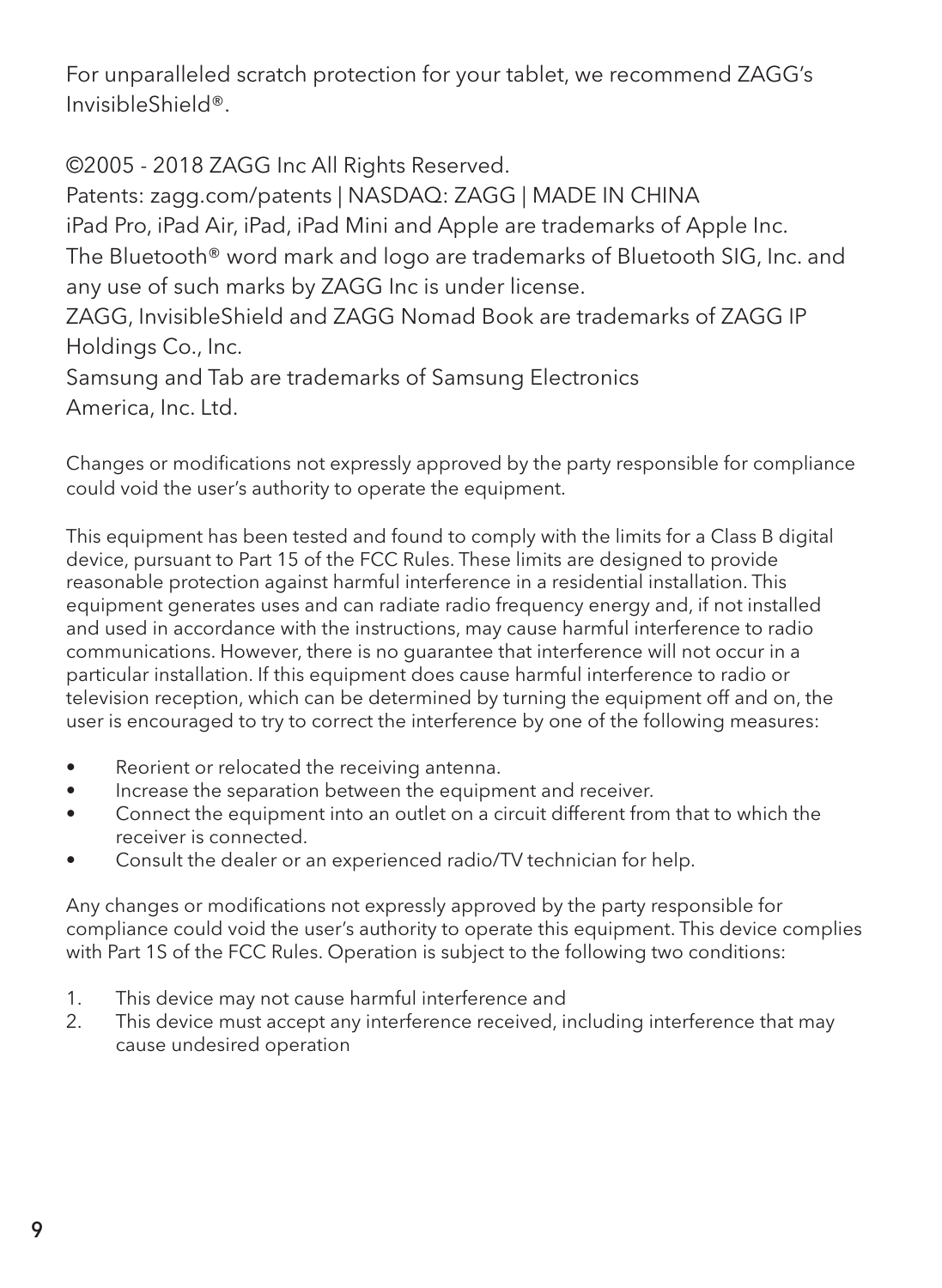# A WARNING

#### Please read the precautions and operation information before using your keyboard or any accessories that accompany it. Retain this information for future use.

- 1. Health Warning: Take frequent breaks when using your keyboard. If you experience any discomfort, pain, tingling, numbness or burning in your neck, shoulders, arms, wrists, hands or any other part of the body, stop using your keyboard and consult a physician.
- 2. Use only micro-USB chargers in connection with your keyboard.
- 3. Do not attempt to service your keyboard.
- 4. Do not disassemble or attempt to disassemble your keyboard.
- 5. Do not crush or puncture the keyboard.
- 6. Do not immerse your keyboard in water.
- 7. Do not put your keyboard in contact with water or other liquids as they could cause a short circuit, fire, or electric shock which could result in serious injury, death or property damage.
- 8. Do not use liquid or aerosol cleaners or solvents on or near your keyboard. Clean only with a soft, dry cloth. Disconnect any cords before cleaning the keyboard.
- 9. Do not use your keyboard while operating a motorized vehicle, including automobile, boat or airplane. Doing so could put you and others at risk of serious injury, death or property damage.
- 10. Do not use or place your keyboard near any heat sources including, but not limited to, radiators, heat registers, stoves, other appliances, campfires or barbeque grills.
- 11. To reduce the risk of fire or electric shock, wire or connect your keyboard to products only in the manner instructed in the documentation supplied herewith. Do not attempt to modify or adjust any ports. Any improper connections or adjustments may cause damage.
- 12. When you are ready to discard your keyboard, recycle your keyboard in a manner consistent with electronic recycling requirements or recommendations in your geographic area.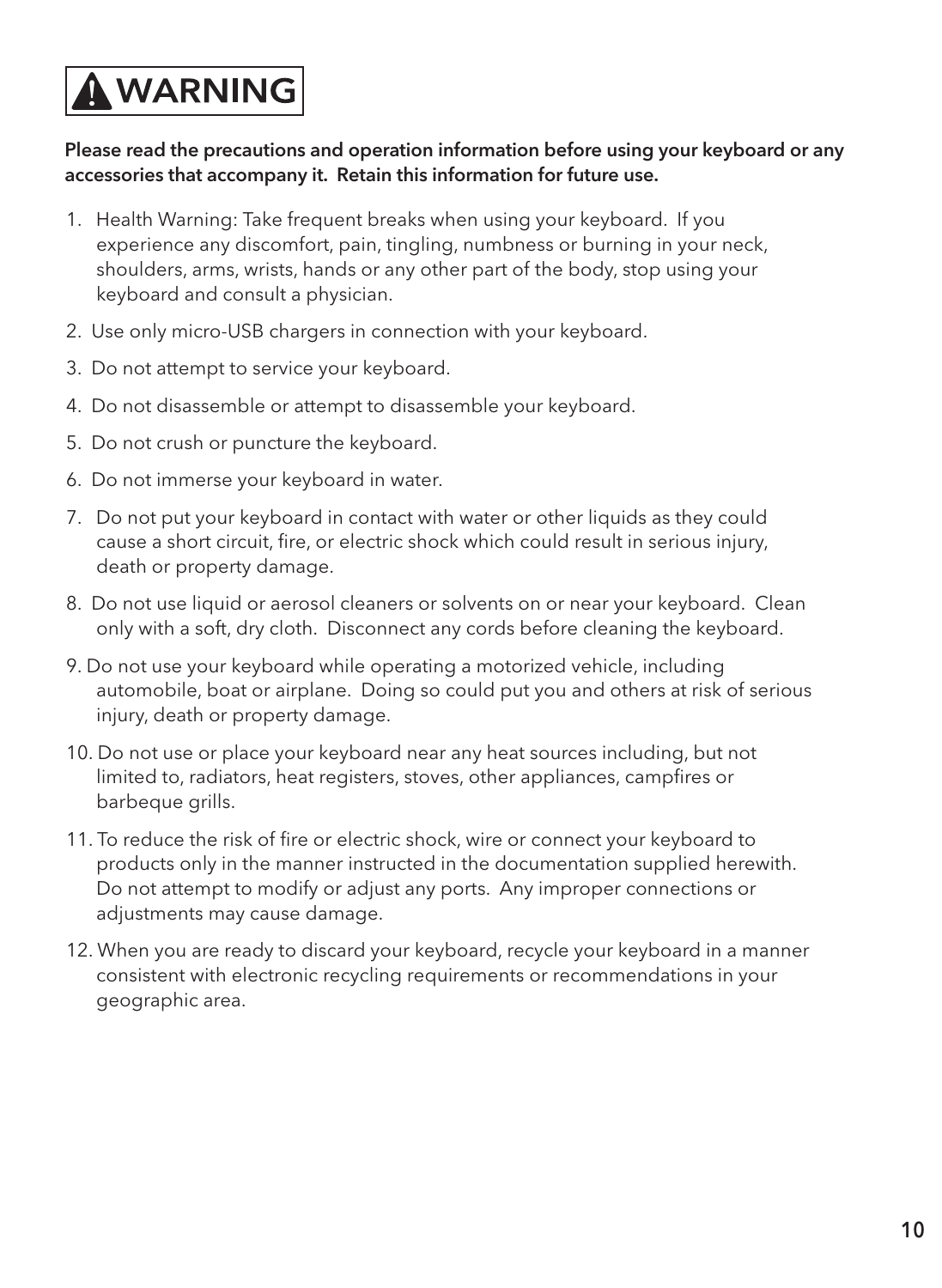# ZAGG Nomad Book™ Instrucciones del Teclado

#### ADVERTENCIA

Lee la importante información de salud y seguridad en la página 7 antes de usar este producto.

#### \*Registro de la garantía

Tu ZAGG Nomad Book viene con una garantía de fábrica de un año. Para activar la garantía, debes registrar tu Nomad Book y guardar tu recibo de compra. Si compraste tu Nomad Book a través de ZAGG.com, ZAGG ya lo registró y tiene una copia de tu comprobante de compra.

¿NECESITAS MÁS AYUDA? POR FAVOR LEE NUESTRA SECCIÓN DE PREGUNTAS FRECUENTES EN: www. zagg.com/faq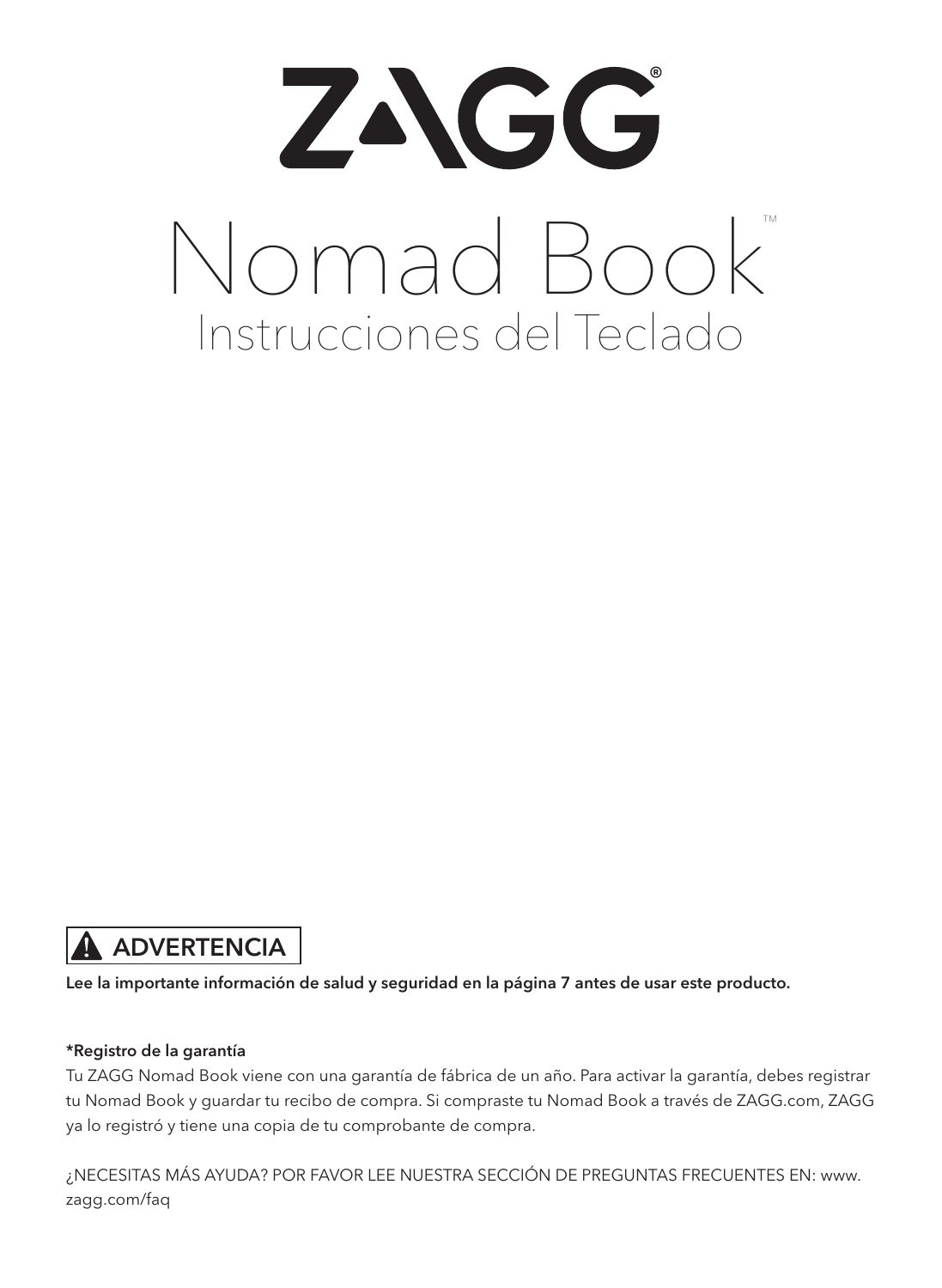#### EN LA CAJA

- (1) Teclado y funda Nomad Book con soporte
- (2) Protectores
	- iPad de 10.5 pulgadas (ya instalada en la funda Nomad)
	- Protector para tabletas y iPad Pro de 9.7 pulgadas (incluyendo iPad de 9.7 pulgadas (modelos 2017-18), iPad Pro de 9.7 pulgadas, iPad Air 2, iPad Air, Samsung Tab S3, Samsung Tab S2)
- (4) Banda de botones
	- iPad Air
	- iPad Pro de 10.5 pulgadas (ya instalada)
	- iPad Air 2, iPad Pro de 9.7 pulgadas, iPad (5ta y 6ta generación)
	- Samsung Tab S2 y Samsung Tab S3

(1) Placa de fijación magnética para todas las tabletas (ya instalada en la funda)

#### DETERMINAR LA MARCA/MODELO DE TU TABLETA

El teclado y la funda Nomad Book pueden personalizarse para adaptarse a la mayoría de las tabletas, incluyendo el iPad Pro de 10.5 pulgadas (ya instalada), iPad de 9.7 pulgadas, iPad Pro de 9.7 pulgadas, iPad Air 2, iPad Air, Samsung Tab S3 y Samsung Tab S2. El primer paso es determinar la marca y el modelo de tu tableta para instalar la banda de botones correcta. Para ello, enciende tu tableta, ve a Configuración y revisa los detalles en "Acerca del producto". También puedes consultar este tutorial en zagg.to/nomad-install.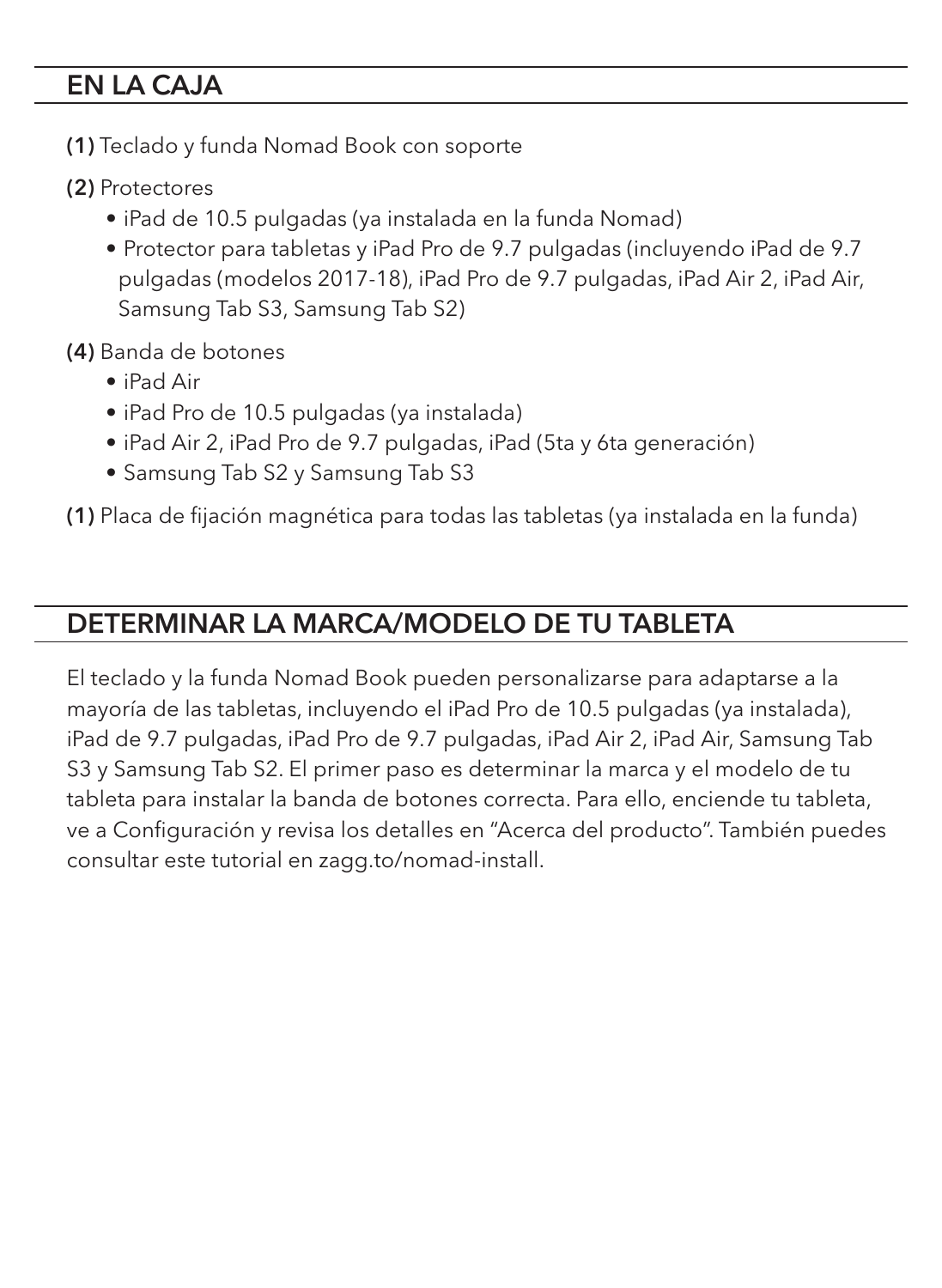#### INSTALACIÓN DEL IPAD PRO DE 10.5 PULGADAS

#### Si tienes un iPad Pro de 10.5 pulgadas, ya se han instalado los protectores y la banda de botones correctos. La última parte de la instalación se detalla a continuación.

- 1. Un imán ya viene instalado en la funda Nomad. Retira la lámina protectora del lado adhesivo del imán.
- 2. Coloca la parte inferior de tu tableta en la ranura en el fondo de la funda y presiona el resto de tu tableta para ponerla en su lugar. Debería encajar perfectamente contra el protector.
- 3. Presiona contra la parte posterior de la funda para asegurarte de que el lado adhesivo del imán se adhiera a tu tableta.

#### Retirar la lámina adhesiva **Adherir** tu tableta al imán



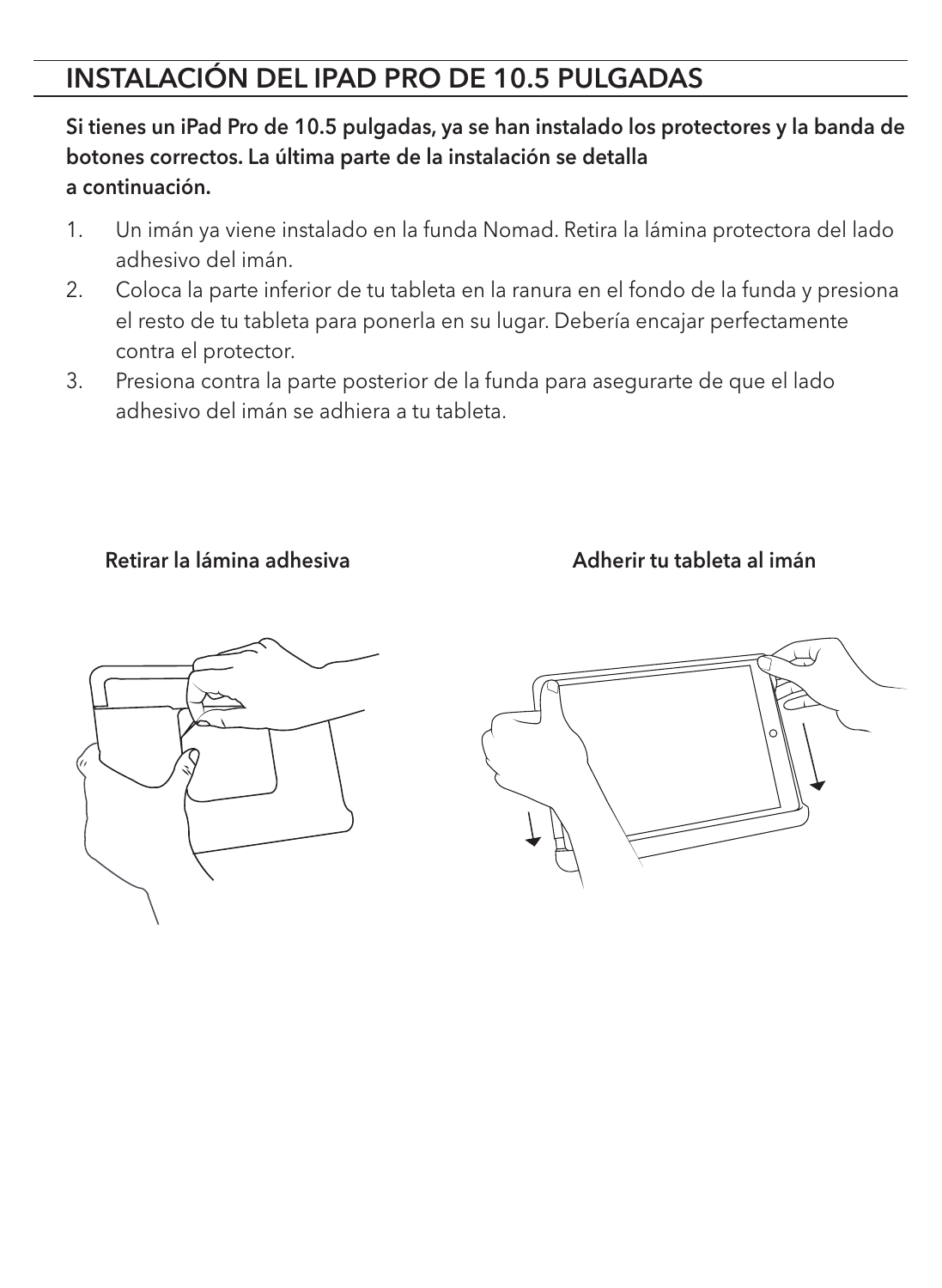#### RETIRAR EL IPAD DE 10.5 PULGADAS DE LA FUNDA

Retirar tu tableta de la funda Nomad es fácil. Simplemente desliza los dedos entre el borde de la tableta y el borde de la funda Nomad y hala suavemente hasta que la tableta se despegue de la funda.

#### INSTALACIÓN DE LAS TABLETAS DE 9.7 PULGADAS

Para ver el video de instalación, visita zagg.to/nomad-install.

Si tienes un iPad de 9.7 pulgadas, iPad Pro de 9.7 pulgadas, iPad Air 2, iPad Air, Samsung Tab S3 o Samsung Tab S2, deberás retirar el protector y la banda del botones del iPad de 10.5 pulgadas que fueron previamente instaladas en la funda Nomad Book.

- 1. Retira el protector preinstalado presionando el soporte del lápiz en la parte posterior de la funda y halando el protector.
- 2. Retira la banda de botones preinstalada presionando los botones desde el exterior de la funda hacia adentro hasta que se suelte. Luego, hala la banda de botones desde el interior de la funda hasta que la banda se suelte y salga.
- 3. Instala la banda de botones correcta insertando el botón individual en el lado izquierdo de la banda en la ranura en el lado superior de la funda, primero. Luego, presiona el resto de la banda de botones en la ranura larga en la parte superior de la funda.
- 4. Instala el protector para la tableta de 9.7 pulgadas presionando el soporte del lápiz sobre el protector en la ranura en la parte posterior de la funda. Presiona el perímetro del protector para fijarlo en su sitio, verificando todos los lados para asegurarte de que esté bien ajustado.
- 5. Coloca la parte inferior de tu tableta en la ranura en la parte inferior de la funda y luego presiona el resto de tu tableta para ponerla en su lugar. Debería encajar cómodamente contra el protector en la parte superior de la funda.
- 6. Presiona de nuevo en la parte posterior de la funda para asegurarte de que el lado adhesivo del imán se adhiera a tu tableta.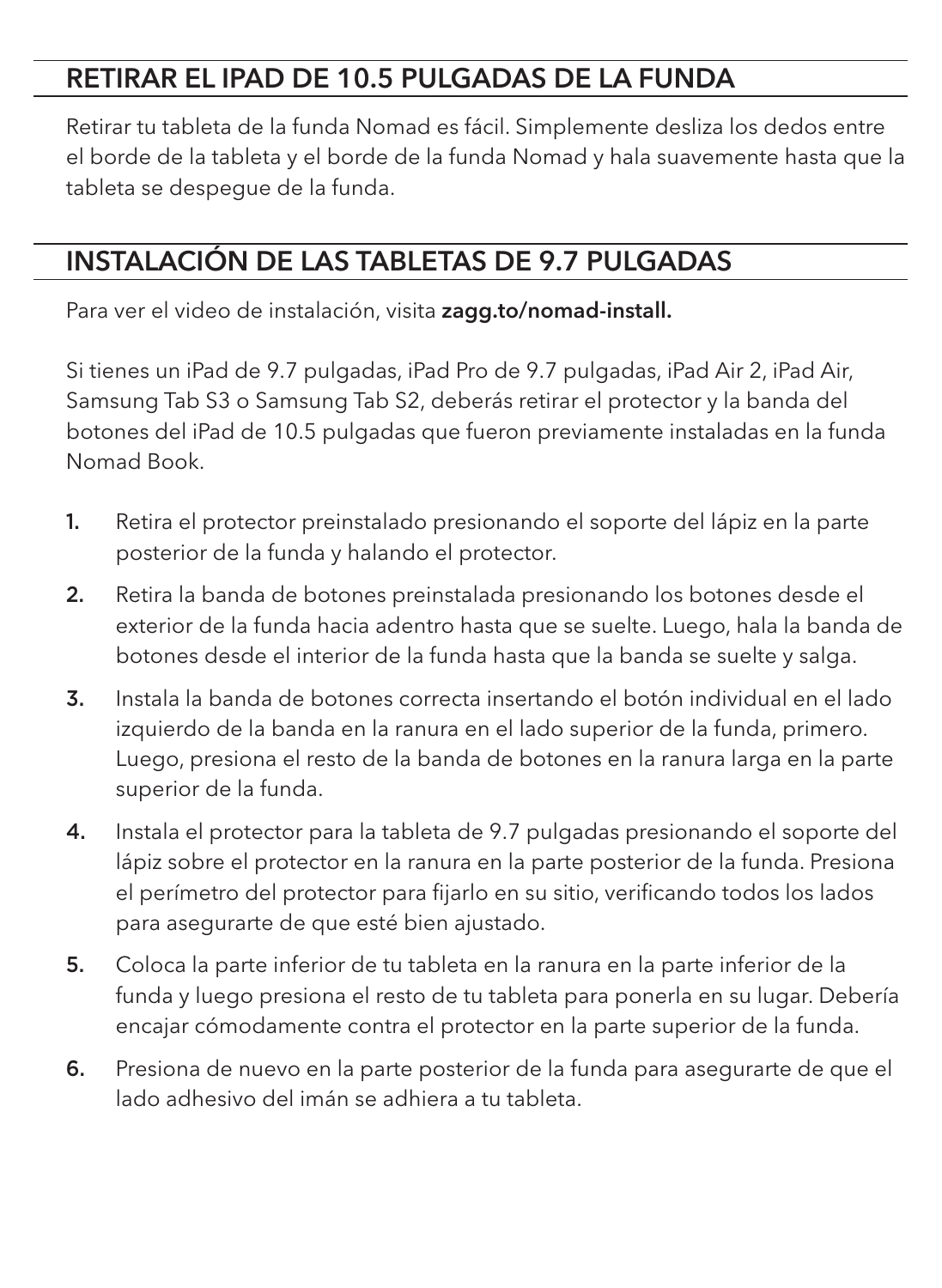



Retirar el protector

Instalar la banda de botones correcta





Instalar el protector

Adherir tu tableta a la placa magnética

#### SEPARAR LA FUNDA DEL TECLADO

Sostén una de las esquinas superiores del teclado con una mano, y con la otra mano en la esquina superior correspondiente de la caja, tira directamente hacia arriba. Esto desconectará los imanes que sujetan el teclado y la funda.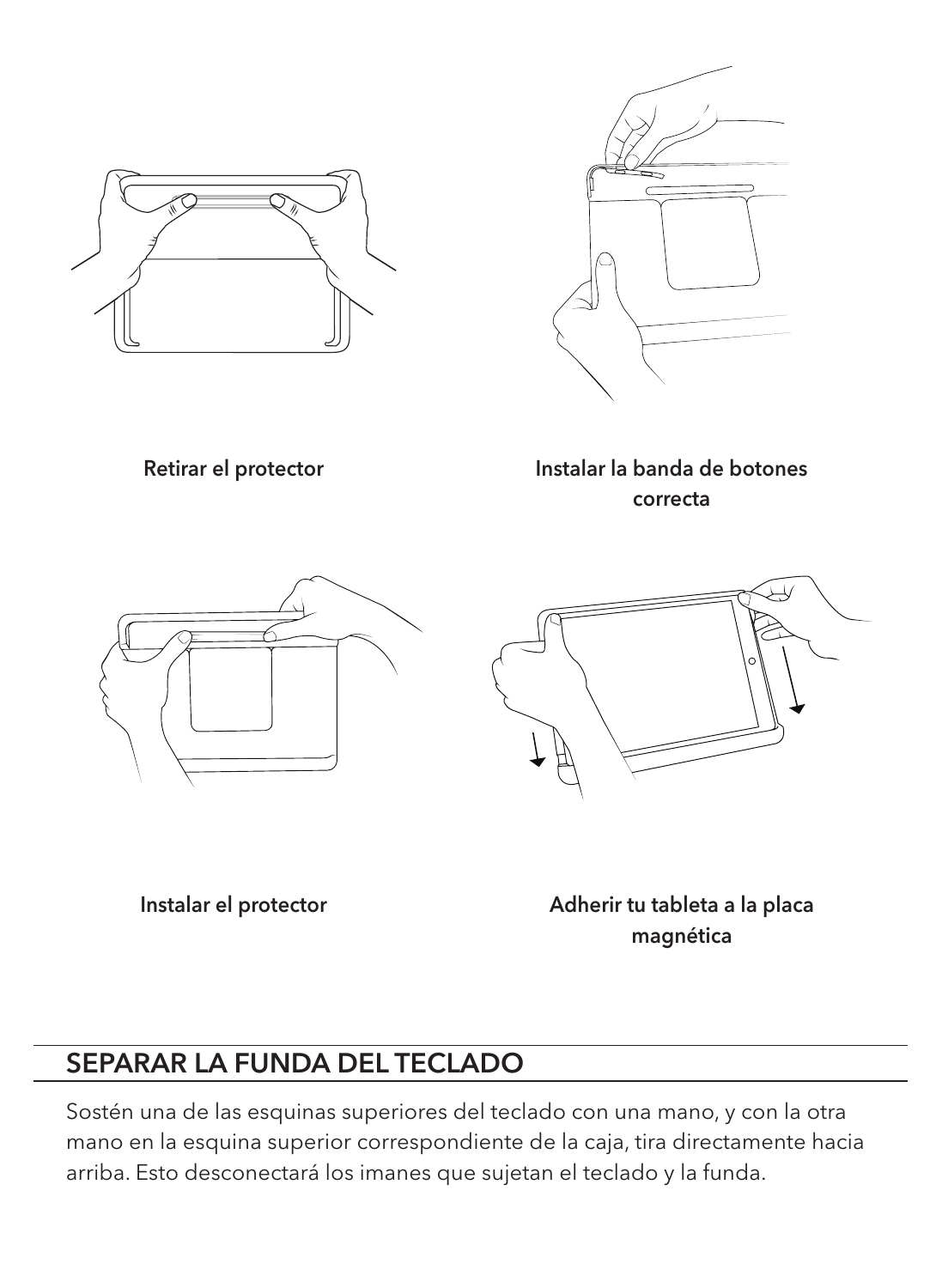#### ENCENDER Y APAGAR

- 1. Para encender tu Nomad Book, presiona el botón de Encendido/Apagado ubicado en la esquina superior derecha del teclado. Una luz LED verde se encenderá brevemente.
- 2. Para apagar tu Nomad Book, mantén presionado el botón de Encendido/ Apagado durante tres segundos. Una luz LED rojo parpadeará para indicar que se ha apagado.

#### DESCONECTAR EL TECLADO

- 1. Cuando quieras usar la funda sin el teclado, hay tres maneras en las que puedes cambiar al uso del teclado de la pantalla.
- 2. Presione el botón Ocultar/Mostrar teclado. Esto desactivará el teclado del Nomad Book y te permitirá usar el teclado de la pantalla de tu dispositivo. Presiona el botón Ocultar/Mostrar teclado nuevamente cuando estés listo para usar tu teclado Nomad Book.
- 3. Desactiva la conexión Bluetooth® desde tu dispositivo.
- 4. Apaga el teclado de tu Nomad Book.

#### EMPAREJAR TU ZAGG NOMAD BOOK

Tu ZAGG Nomad Book puede emparejarse con hasta dos dispositivos a la vez. Emparejar tu Nomad Book es fácil; solo sigue estas instrucciones.

- 1. Asegúrate de que el Bluetooth® de tu dispositivo esté encendido.
- 2. Presiona las teclas 1 o 2 de tu Nomad Book durante tres segundos. Se encenderá una luz LED azul debajo de la tecla presionada, lo que indica que tu Nomad Book está en modo de emparejamiento.
- 3. Tu dispositivo mostrará "ZAGG Nomad Book" como una opción de emparejamiento disponible. Selecciónala y completa cualquier otro paso de emparejamiento que tu dispositivo requiera.
- 4. Para emparejar tu Nomad Book con otro dispositivo, repite los pasos 2 y 3. Para alternar entre dispositivos, simplemente presiona 1 o 2.
- 5. Una vez emparejado, la tecla Bluetooth dejará de parpadear y se apagará. Una vez comienza el proceso, si el Nomad Book no completa el emparejamiento después de 60 segundos, abortará el proceso. Si esto sucede, repite los pasos 2 y 3.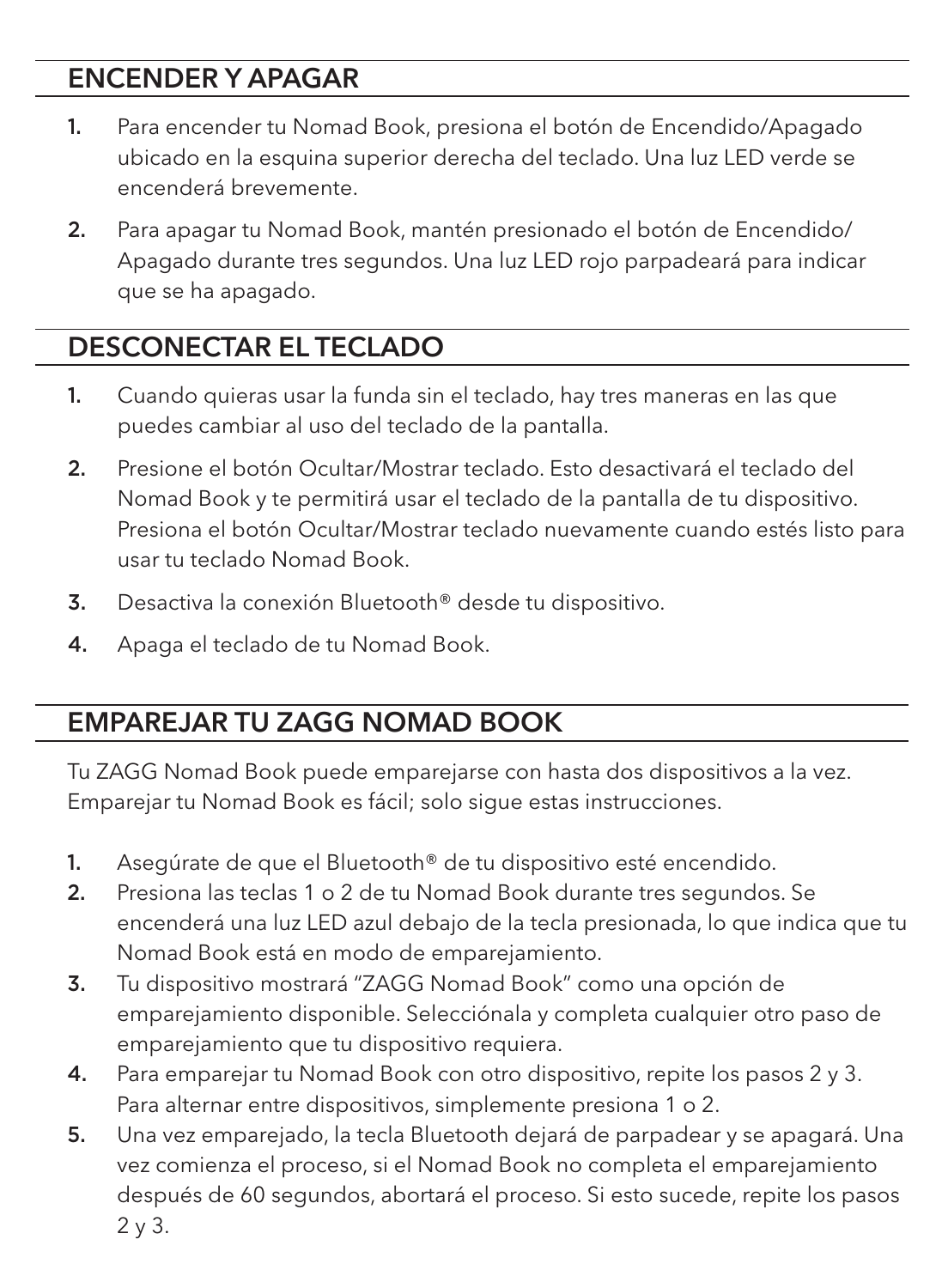#### **CARGA**

Tu Nomad Book viene con una poderosa batería de polímero de litio que dura por un máximo de dos años de uso normal entre cargas\*. Viene con un cable cargador que puedes usar para cargar tu teclado de forma rápida y conveniente. Para cargar tu Nomad Book, sigue estos pasos:

- 1. Enchufa el conector micro USB en el puerto de carga.
- 2. Enchufa el conector USB regular en la toma USB que prefieras. Una luz LED roja se encenderá en tu tecla de la batería para indicar que tu teclado se está cargando. Esta LED se apagará cuando el teclado esté completamente cargado.
- 3. Desconecta el cable de carga.

*\* Basado en el uso regular de una hora por día. Las horas dependen de una variedad de factores que son diferentes para cada usuario.* 



#### DURACIÓN DE LA BATERÍA

Para verificar la duración de la batería de tu Nomad Book, presiona fn + la tecla de la batería. La luz LED parpadeará de una de las siguientes tres maneras:

- 1. 3 destellos verdes = 50% o más de duración de la batería
- 2. 3 destellos amarillos = 25-49% de duración de la batería
- 3. 3 destellos rojos = menos de 25% de duración de la batería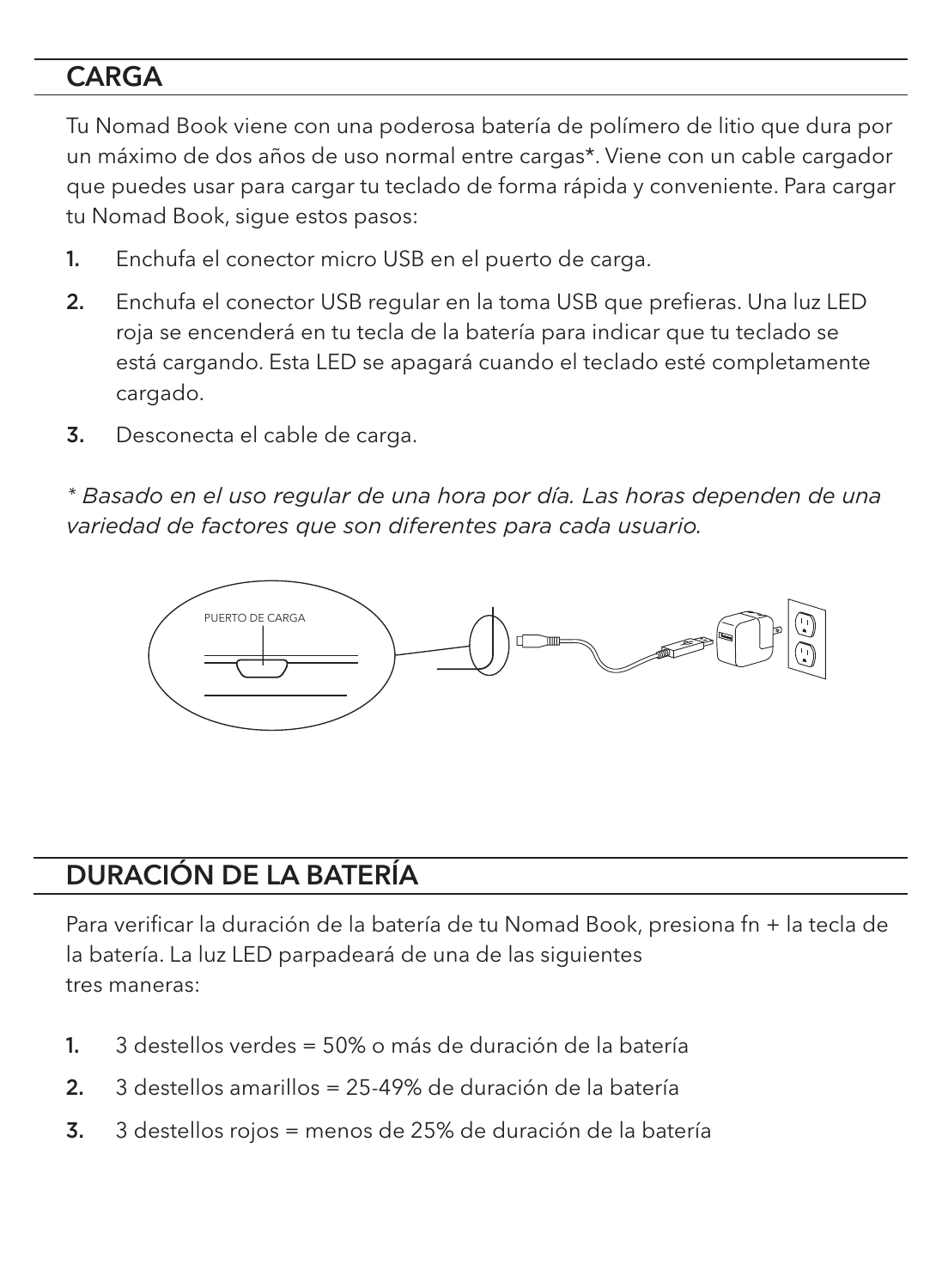#### TECLAS DE FUNCIONES ESPECIALES

Tu teclado Nomad Book viene con todas las teclas de funciones especiales a las que estás acostumbrado para que trabajes y juegues a gusto. Aquí presentamos algunas de las funciones más útiles. Para obtener una lista completa de las teclas de funciones y un manual de instrucciones completo, visita **zagg.to/nomad**install.

- 1 BLUETOOTH 1- mantén presionado durante tres segundos para conectar tu Nomad Book con tu tableta. Si está conectada con un segundo dispositivo, presiona 2 para alternar inxtantáneamente entre los dispositivos.
- 2 BLUETOOTH 2- mantén presionado tres segundos para conectar tu Nomad Book con tu tableta. Si está conectada con un segundo dispositivo, presiona 1 para alternar instantáneamente entre los dispositivos.
- INICIO muestra la pantalla de inicio de tu dispositivo. n.
- ُ BLOQUEO – activa y desactiva el modo de suspensión de tu dispositivo.
- **BBB APLICACIONES EN EJECUCIÓN -** muestra todas las aplicaciones que se ejecutan actualmente en tu tableta.
- SÍMBOLO DE IDIOMA alterna entre los idiomas del teclado (si está activo en tu ⋒ dispositivo); también se logra el mismo efecto presionando cmd + barra espaciadora.
- **EXECULTAR/MOSTRAR TECLADO** oculta o muestra el teclado de pantalla de tu dispositivo.
- PISTA ANTERIOR salta a la pista anterior en tu lista de reproducción seleccionada.
- **EPRODUCIR/PAUSA** reproduce o hace una pausa en tu lista de reproducción actual.
- ÞÞ. SIGUIENTE PISTA – salta a la siguiente pista en tu lista de reproducción seleccionada.
- SILENCIO silencia el audio de tu dispositivo.
- BAJAR VOLUMEN reduce el volumen de tu dispositivo.
- SUBIR VOLUMEN aumenta el volumen de tu dispositivo.  $\blacktriangleleft$  ())
- $\mathcal{C}$ ENCENDIDO/APAGADO – enciende y apaga tu teclado Nomad Book.
- FN + SÍMBOLO DE LA BATERÍA indica el nivel de batería restante.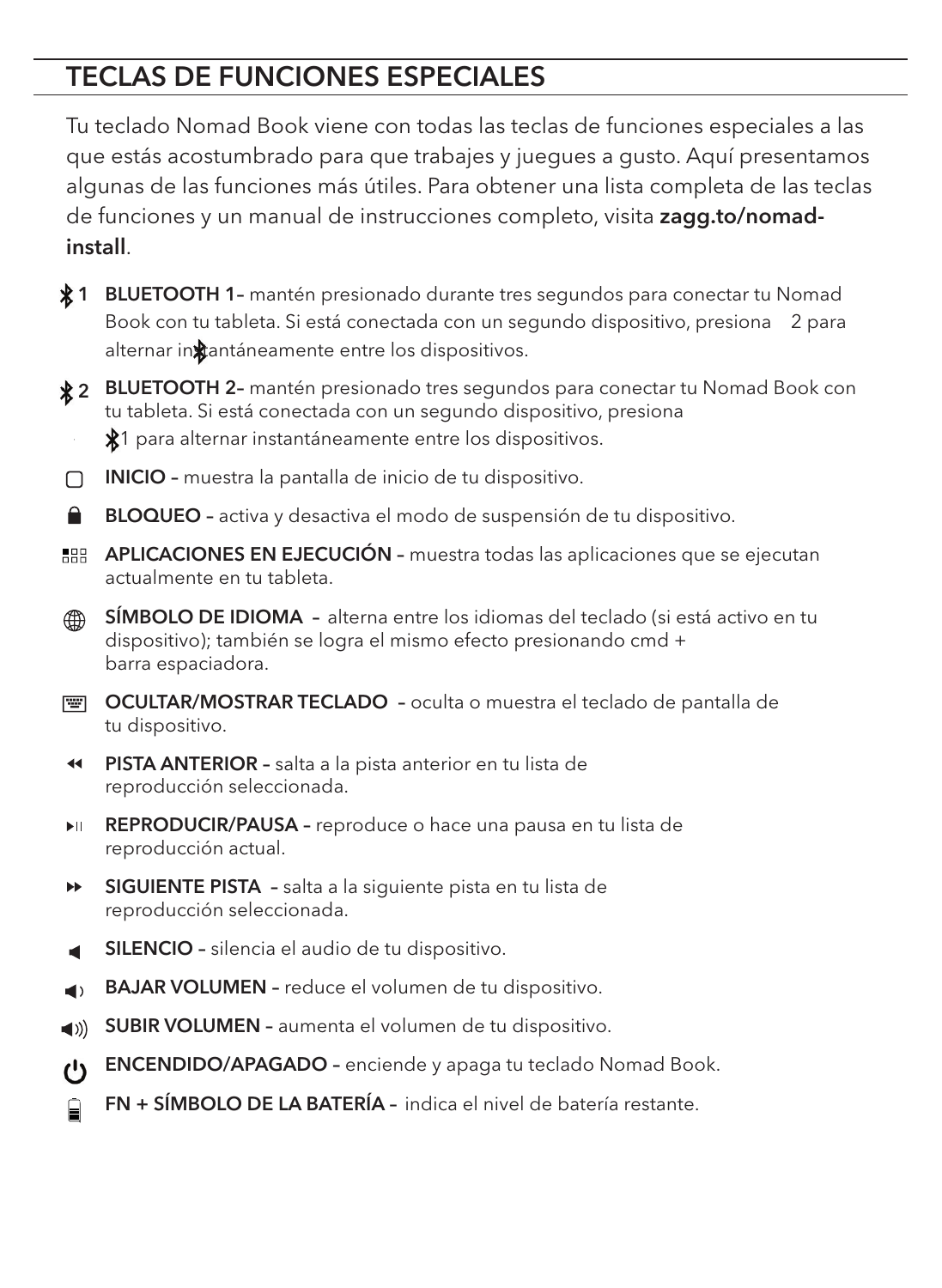# RESOLUCIÓN DE PROBLEMAS

Si tu dispositivo no responde a Nomad Book, puede haber una explicación simple. Prueba los siguientes pasos.

- 1. Reinicia tu tableta.
- 2. Apaga y enciende de nuevo tu Nomad Book.
- 3. Presiona olvidar dispositivo y empareja de nuevo tu Nomad Book.
- 4. Si tu Nomad Book no puede establecer o mantener una conexión Bluetooth®, reinicia el módulo Bluetooth® cargando tu teclado.
- 5. Si, después de cargarlo, tu teclado no funciona correctamente, por favor ponte en contacto con el Servicio al cliente de ZAGG.

Si aún tienes problemas, ponte en contacto con el Servicio al cliente de ZAGG visitando zagg.com/support.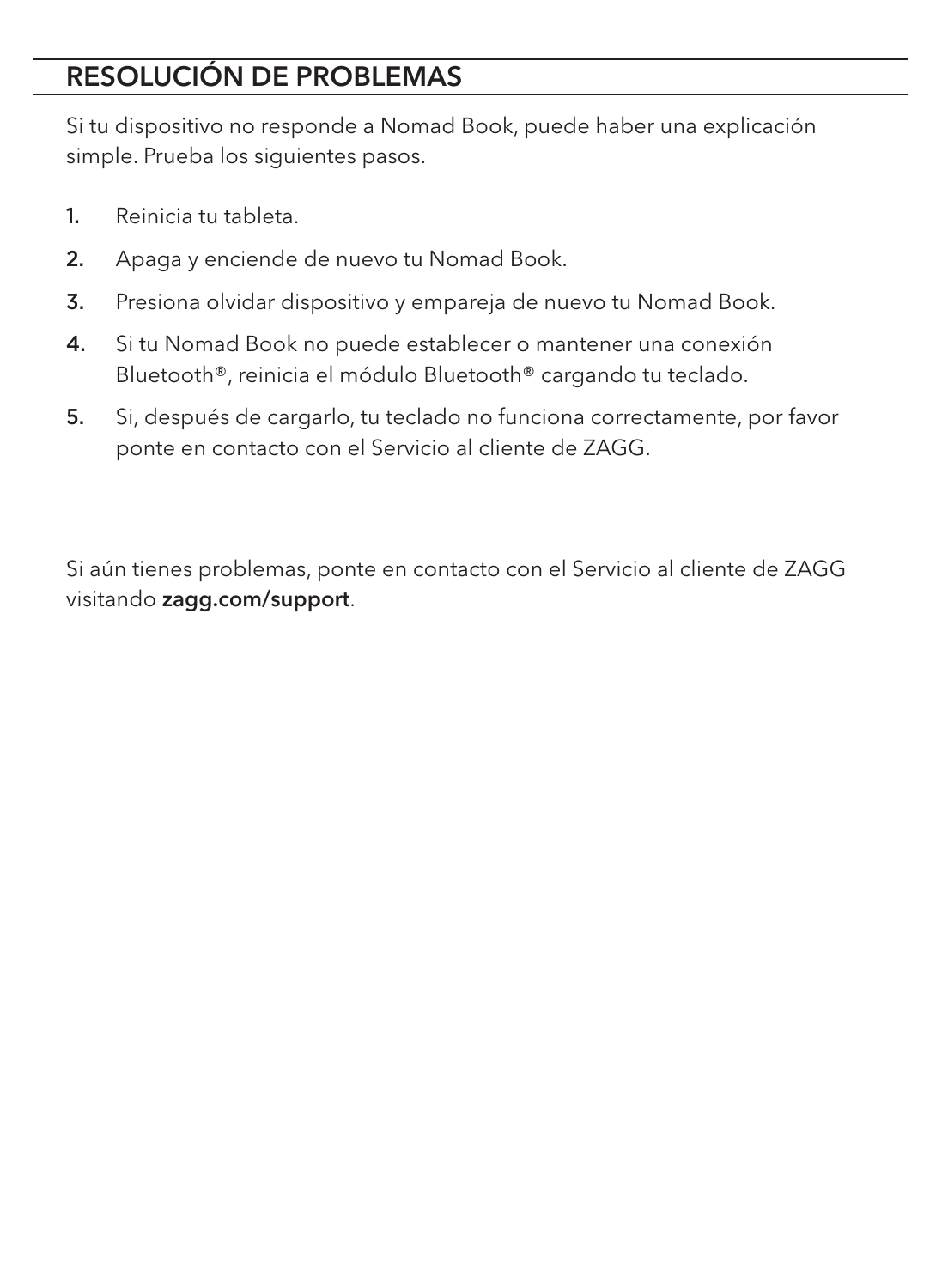Para una protección inigualable contra rasguños para tu dispositivo, te recomendamos la protección de pantalla InvisibleShield®.

©2005 - 2018 ZAGG Inc Todos los derechos reservados.

Patente: zagg.com/patents | NASDAQ: ZAGG | HECHO EN CHINA

iPad Pro, iPad Air, iPad son marcas registradas de Apple Inc..

La identidad gráfica y los logotipos de Bluetooth® son marcas registradas de Bluetooth SIG, Inc. y cualquier utilización de tales marcas por parte de ZAGG Inc se efectúa bajo licencia.

ZAGG, InvisibleShield y ZAGG Nomad Book son marcas registradas de ZAGG IP Holdings Co., Inc.

Samsung y Tab son marcas registradas de Samsung Electronics America, Inc. Ltd.

Cualquier cambio o modificaciones no expresamente aprobados por la parte responsable del cumplimiento podría invalidar la autoridad del usuario para operar este equipo.

Este equipo ha sido probado y se concluyó que cumple con los límites de un dispositivo digital de Clase B, de conformidad con la Parte 15 de la normativa de la FCC. Estos límites fueron diseñados para ofrecer una protección razonable contra cualquier interferencia perjudicial en una instalación residencial. Este equipo genera, usa y puede emitir energía de radio frecuencia y, si no es instalado y usado de acuerdo a las instrucciones, puede causar interferencia perjudicial en las radiocomunicaciones. Sin embargo, no hay garantía de que esa interferencia no ocurra en una instalación particular. Si este equipo causa interferencia perjudicial en la recepción del radio o televisión, la cual se puede identificar apagando y encendiendo el equipo, se exhorta al usuario a tratar de corregir la interferencia tomando una de las siguientes medidas:

- Reorientar o reubicar la antena receptora.
- Aumentar la separación entre el equipo y el receptor.
- Conectar el equipo a una toma de corriente en un circuito diferente al que está conectado el receptor.
- Consultar con el vendedor o con un técnico de radio/televisor experto para obtener ayuda.

Cualquier cambio o modificaciones no expresamente aprobados por la parte responsable del cumplimiento podría invalidar la autoridad del usuario para operar este equipo.

- 1. Este dispositivo puede no causar interferencia perjudicial.
- Este dispositivo debe aceptar cualquier interferencia recibida, incluyendo interferencias que puedan causar operaciones indeseadas.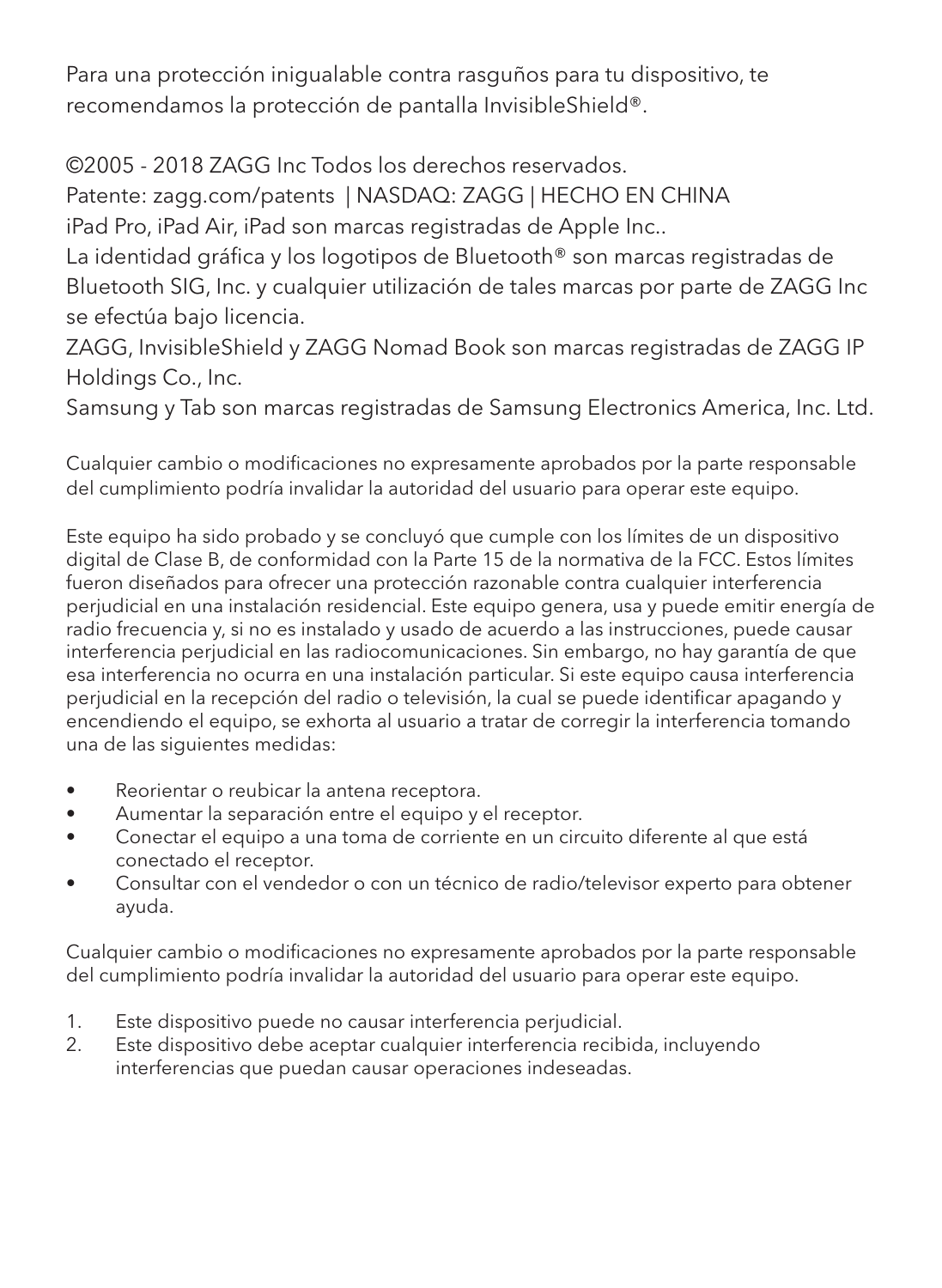# **A ADVERTENCIA**

#### Por favor lee toda la información de precauciones y operación antes de usar tu teclado o cualquier accesorio que lo acompañe. Guarda esta información para consultarla en el futuro.

- 1. Advertencia en materia de salud: toma descansos frecuentes mientras usas tu teclado. Si sientes alguna incomodidad, dolor, hormigueo, entumecimiento o ardor en el cuello, hombros, brazos, muñecas, manos o cualquier otra parte del cuerpo, detén el uso del teclado y consulta con un médico.
- 2. Usa solo cargadores micro USB en conexión con tu teclado.
- 3. No intentes hacerle mantenimiento a tu teclado.
- 4. No desarmes ni intentes desarmar tu teclado.
- 5. No rompas ni perfores tu teclado.
- 6. No sumerjas tu teclado en agua.
- 7. No pongas tu teclado en contacto con agua u otros líquidos ya que podría causar un corto circuito, incendio o descarga eléctrica que podría resultar en lesiones, muerte o daños a la propiedad.
- 8. No uses detergentes líquidos o en aerosol, o disolventes sobre o cerca de tu teclado. Límpialo solamente con un paño suave y seco. Desconecta cualquier cable antes de limpiar el teclado.
- 9. No uses tu teclado mientras operas un vehículo motorizado, incluyendo automóviles, botes o aviones. Hacerlo podría ponerte a ti o a otras personas en riesgo de lesiones graves, muerte o daños a la propiedad.
- 10. No uses o coloques tu teclado cerca de cualquier fuente de calor incluyendo, pero sin limitarse a, radiadores, sensores de temperatura, estufas, otros electrodomésticos, fogatas, o parrillas para asados.
- 11. Para reducir el riesgo de incendio o descarga eléctrica, enchufa o conecta tu teclado solo de la manera descrita en la documentación incluida aquí. No intentes modificar ni ajustar ningún puerto. Una conexión o ajustes inadecuados pueden causar daños.
- 12. Cuando estés listo para desechar tu teclado, recíclalo de una manera que cumpla los requerimientos o recomendaciones sobre reciclaje de dispositivos electrónicos de tu área geográfica.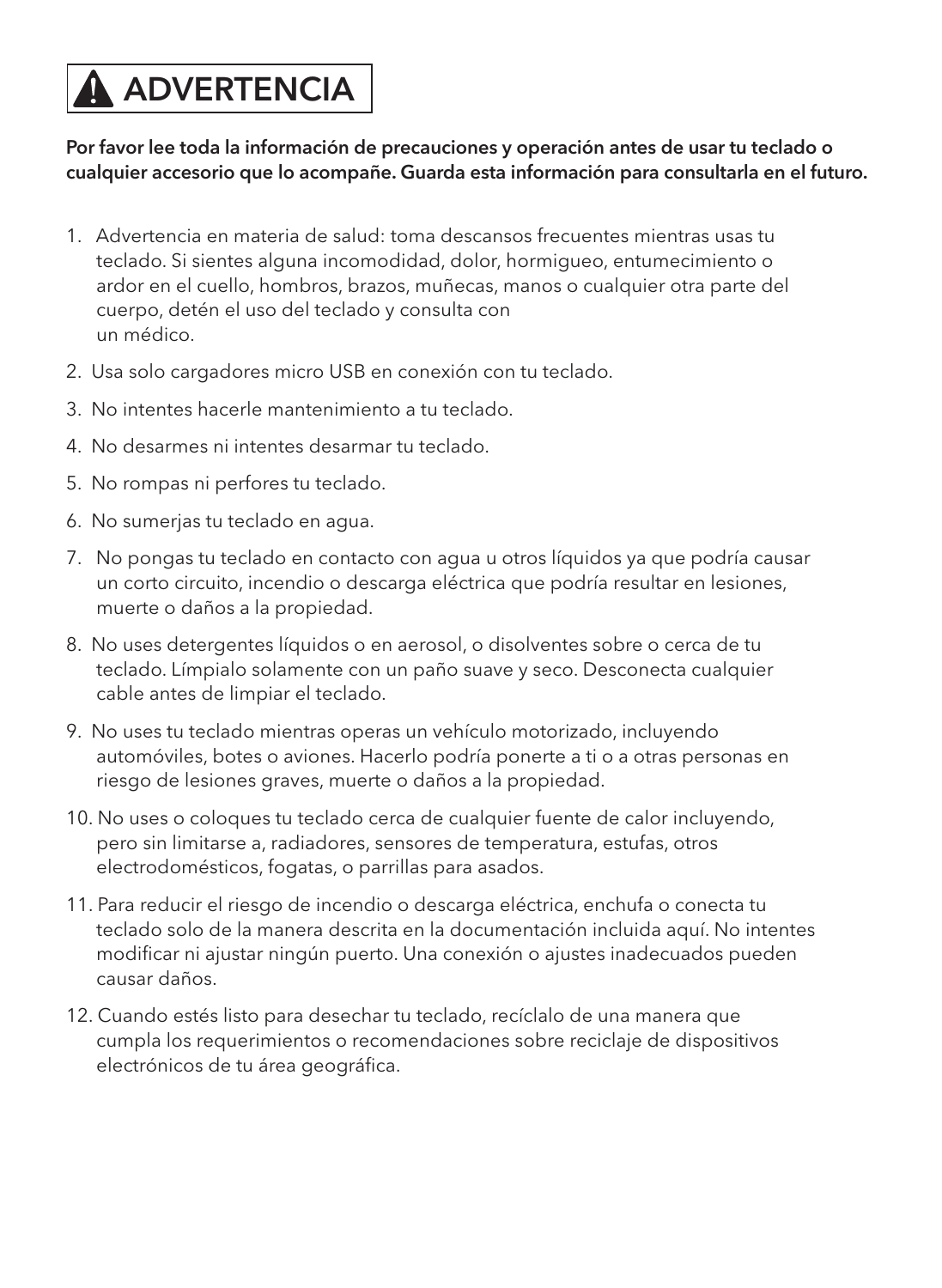

#### **A** MISE EN GARDE

#### **Voir les informations importantes sur la santé et la sécurité à la page 7 avant d'utiliser ce produit.**

#### \*ENREGISTREMENT DE LA GARANTIE

Votre Nomad Book ZAGG est livré avec une garantie du fabricant d'un an. Pour activer la garantie, vous devez enregistrer votre Nomad Book ainsi que garder votre reçu d'achat. Si vous avez acheté votre Nomad Book auprès de ZAGG.com, alors ZAGG l'a déjà enregistré et possède une copie de votre preuve d'achat.

BESOIN D'AIDE? VEUILLEZ CONSULTER NOTRE SECTION FAQ SUR : www.ZAGG.com/faq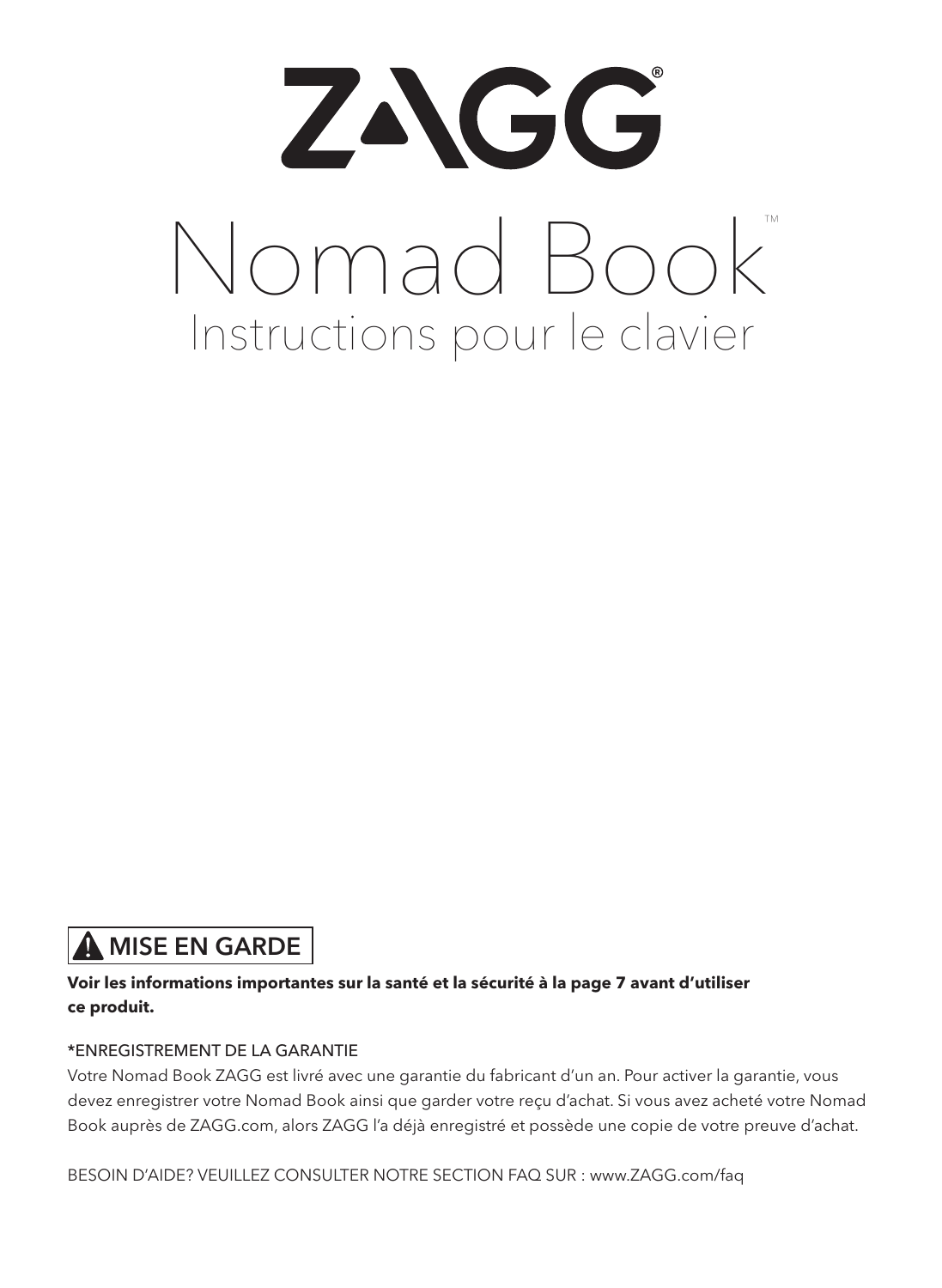#### DANS L'EMBALLGE

- (1) Clavier et étui Nomad Book avec support
- (2) Pare-chocs
	- iPad de 10,5 pouces (déjà installé sur l'étui Nomad)
	- •Pare-chocs pour tablettes 9,7 pouces et iPad Pro y compris iPad 9,7 pouces (modèles 2017-18), iPad Pro 9,7 pouces, iPad Air 2, iPad Air, Samsung Tab S3, Samsung Tab S2

(4) Bandes à boutons

- iPad Pro 10,5 pouces (déjà installé sur l'étui Nomad)
- iPad Air
- iPad Air 2, iPad Pro de 9,7 pouces, iPad (5ème et 6ème génération) Samsung Tab S2 et Samsung Tab S3

(1) Plaque de montage magnétique pour toutes les tablettes (déjà installé sur l'étui Nomad)

#### DÉTERMINER LA MARQUE/MODÈLE DE VOTRE TABLETTE

Le clavier et l'étui Nomad Book peuvent être personnalisés pour s'adapter à la plupart des tablettes, notamment l'iPad Pro de 10,5 pouces (déjà installé), l'iPad 9,7 pouces, l'iPad Pro 9,7 pouces, l'iPad Air 2, l'iPad Air S3 et le Samsung Tab S2. La première étape consiste à déterminer la marque/modèle de votre tablette afin de pouvoir installer la bande à boutons appropriée. Vous pouvez le faire en allumant votre tablette, en allant dans les paramètres, et en vérifiant les détails sous "À propos du produit". Vous pouvez également visiter ce tutoriel sur zagg.to/ nomad-install.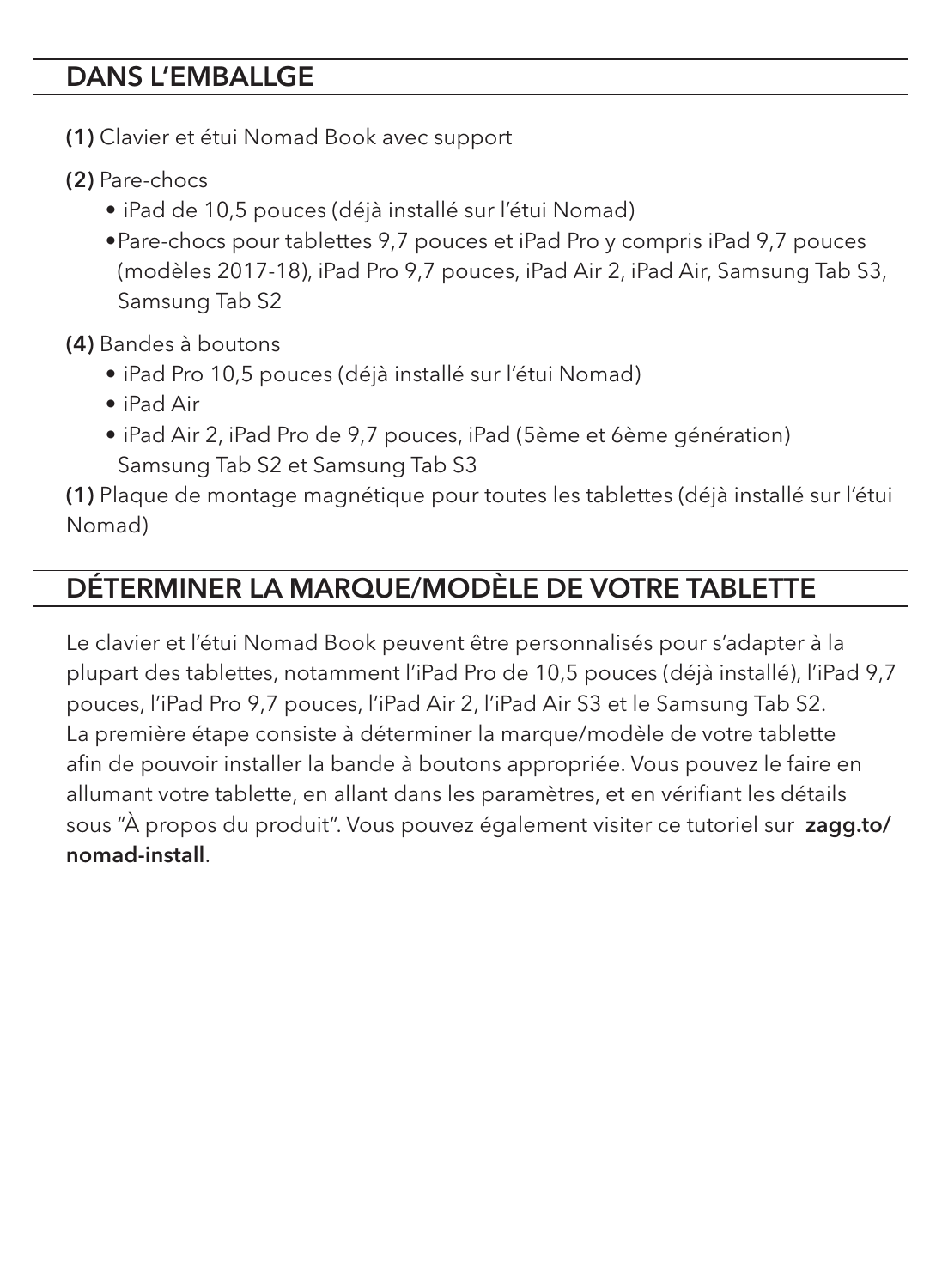#### INSTALLATION DE L'IPAD PRO 10,5 POUCES

Si vous disposez d'un iPad Pro de 10,5 pouces, le pare-chocs et la bande à boutons appropriés ont déjà été installés. La dernière partie de l'installation est listée ci-dessous.

- 1. Un aimant a déjà été installé dans l'étui Nomad. Retirez la doublure de protection du côté collant de l'aimant.
- 2. Placez le bas de votre tablette dans la rainure au bas de l'étui, puis appuyez sur le reste de votre tablette pour la mettre en place. Elle devrait s'ajuster parfaitement contre le pare-chocs en haut de l'étui.
- 3. Appuyez contre l'arrière de l'étui pour s'assurer que le côté adhésif de l'aimant se fixe à votre tablette.

Retrait du revêtement adhésif



Fixation de votre tablette sur l'aimant

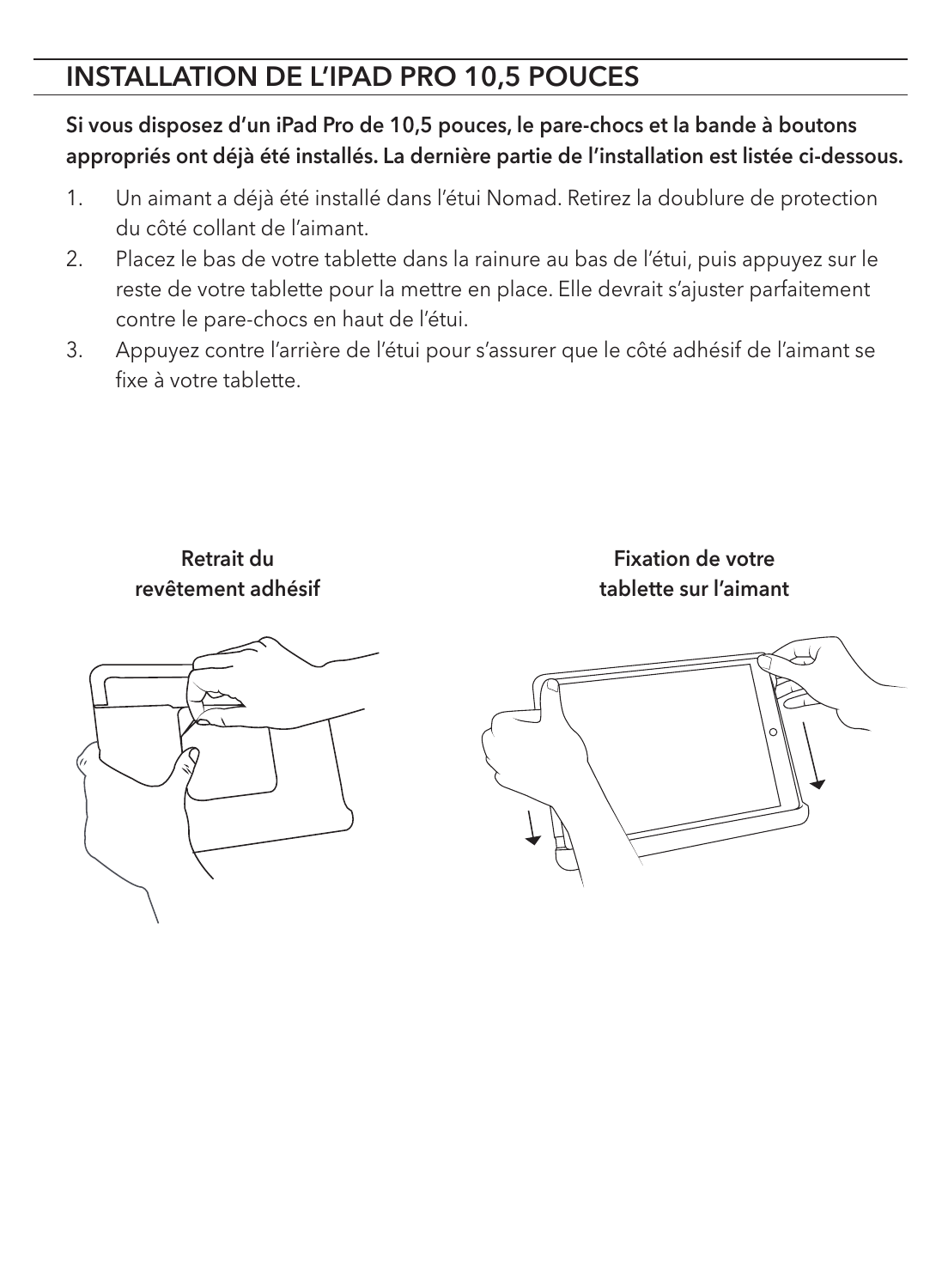#### RETRAIT DE L'IPAD DE 10,5 POUCES DE SON ÉTUI

Le retrait de votre tablette de son étui Nomad est facile. Faites glisser simplement vos doigts entre le bord de votre tablette et le bord de l'étui Nomad et tirez doucement jusqu'à ce que la tablette se dégage de l'étui.

#### INSTALLATION DES TABLETTES DE 9,7 POUCES

Pour regarer la vidéo d'installation veuillez visitez zagg.to/nomad-install.

Si vous avez un iPad de 9,7 pouces, un iPad Pro de 9,7 pouces, un iPad Air 2, un iPad Air, un Samsung Tab S3 ou un Samsung Tab S2, vous devrez retirer le pare-chocs et la bande à boutons pour iPad de 10,5 pouces qui étaient auparavant installés sur l'étui Nomad Book.

- 1. Retirez le pare-chocs préinstallé en appuyant sur le porte-stylet à l'arrière de l'étui et en tirant le pare-chocs.
- 2. Retirez la bande à boutons préinstallée en poussant les boutons de l'extérieur de l'étui vers l'intérieur jusqu'à ce qu'elle se détache. Ensuite, tirez sur la bande à boutons à l'intérieur du l'étui jusqu'à ce que la bande se libère.
- 3. Installez la bande à boutons appropriée en insérant d'abord le bouton unique du côté gauche de la bande dans la fente située sur le côté supérieur du l'étui. Ensuite, appuyez sur le reste de la bande à boutons dans la longue fente en haut de l'étui.
- 4. Installez le pare-chocs pour les tablettes de 9,7 pouces en appuyant le porte-stylet sur le pare-chocs dans la fente à l'arrière du l'étui. Appuyez sur le périmètre du pare-chocs en place, en vérifiant tous les côtés pour s'assurer qu'il est sécurisé.
- 5. Ajustez le bas de votre tablette dans la fente située au bas de l'étui, puis appuyez sur le reste de votre tablette pour la mettre en place. Elle devrait s'ajuster parfaitement contre le pare-chocs en haut de l'étui.
- 6. Appuyez sur l'arrière de l'étui pour vous assurer que le côté adhésif de l'aimant s'attache à votre tablette.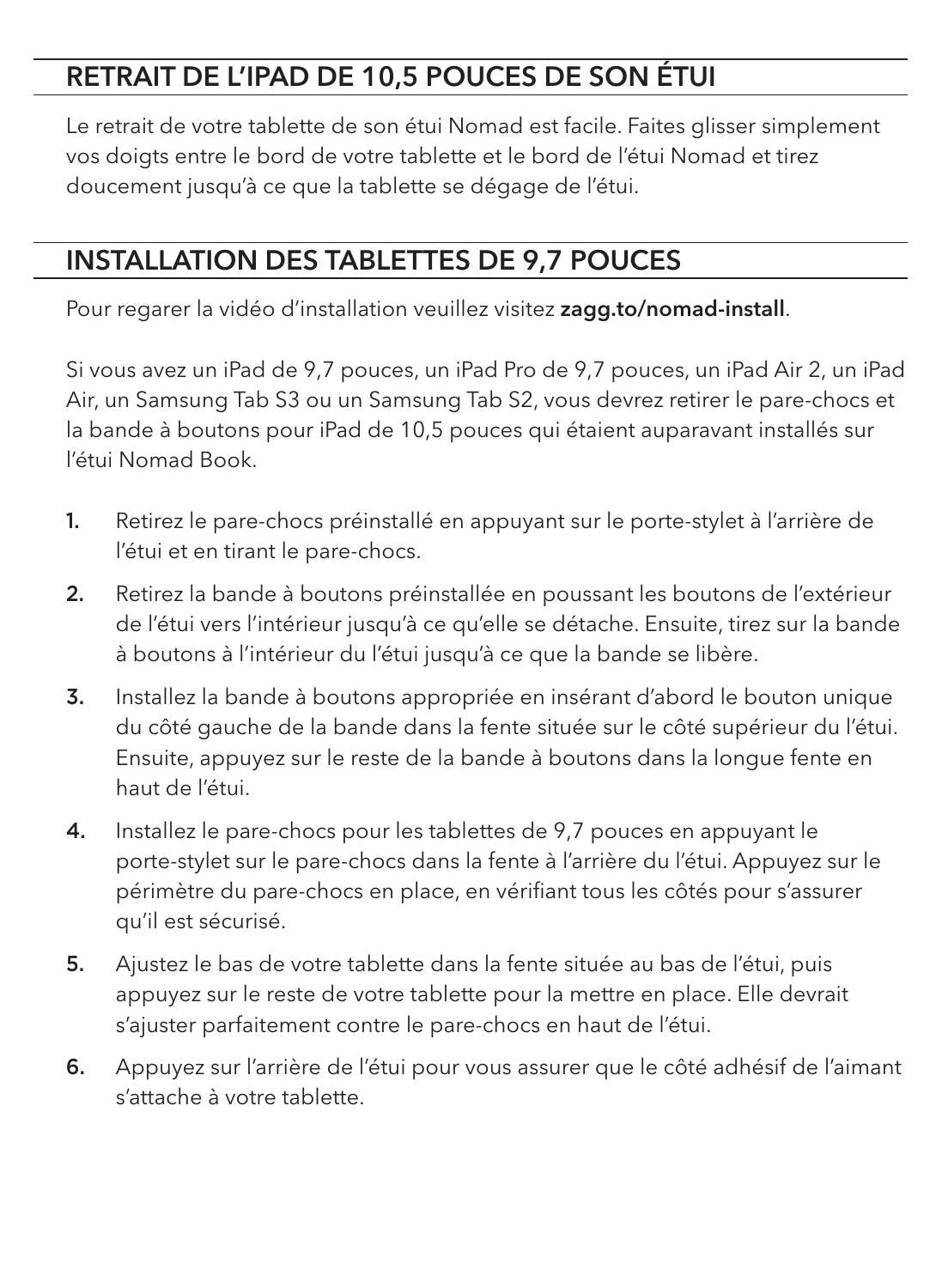



Retrait du pare-chocs

Installation de la bande à boutons correcte





Installation du pare-chocs

Fixation de votre tablette à la plaque d'aimant

# DÉTACHEMENT DU BOÎTIER DU CLAVIER

Tenez l'un des coins supérieurs du clavier d'une main, et de l'autre main le coin supérieur correspondant de l'étui, tirez directement vers le haut. Cela désengagera les aimants qui maintiennent le clavier et le l'étui ensemble.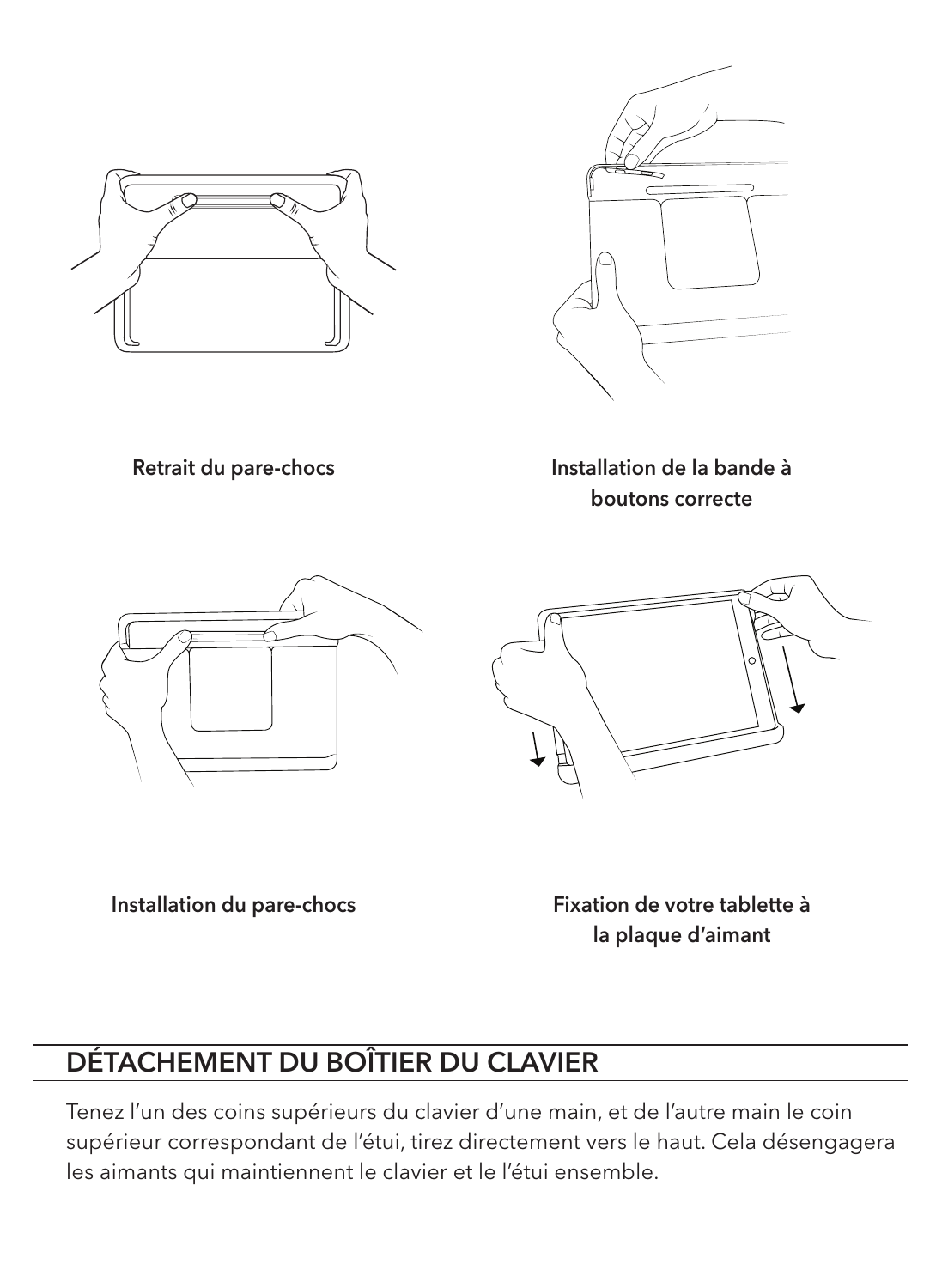# ALLUMER ET ÉTEINDRE

- 1. Pour activer votre Nomad Book, appuyez sur le bouton d'alimentation situé dans le coin supérieur droit du clavier. Une LED verte s'allume brièvement.
- 2. Pour éteindre votre Nomad Book, maintenez le bouton d'alimentation enfoncé pendant trois secondes. Une LED rouge clignotera indiquant qu'elle est éteinte.seconds.

# DÉCONNEXION DU CLAVIER

Lorsque vous souhaitez utiliser l'étui sans le clavier, vous pouvez basculer sur votre clavier à l'écran de trois manières différentes.

- 1. Appuyez sur le bouton Afficher/Cacher le clavier. Cela désengagera le clavier Nomad Book et vous permettra d'utiliser le clavier à l'écran de votre appareil. Appuyez de nouveau sur le bouton Afficher/Cacher du clavier lorsque vous décidez d'utiliser votre clavier Nomad Book.
- 2. Éteignez la connexion Bluetooth<sup>®</sup> de votre appareil.
- **3.** Éteignez votre clavier Nomad Book.

# SYNCHRONISATION DE VOTRE NOMAD BOOK ZAGG

Votre ZAGG Nomad Book peut être associé à deux appareils en même temps. Synchroniser votre Nomad Book est facile; il suffit de suivre ces instructions.

- 1. Assurez-vous que le Bluetooth® de votre appareil est activé.
- 2. Appuyez sur les touches 1 ou 2 de votre Nomad Book pendant trois secondes. Une lumière bleue LED sous la touche enfoncée commencera à clignoter, indiquant que votre Nomad Book est en mode synchronisation.
- 3. Votre appareil affichera "ZAGG Nomad Book" comme une option de synchronisation disponible. Sélectionnez-le et effectuez toutes les autres étapes de synchronisation en fonction de votre appareil.
- 4. Pour synchroniser votre Nomad Book à un autre appareil, répétez les étapes 2 et 3. Pour basculer entre les appareils, appuyez simplement sur 1 ou 2.
- 5. Une fois synchronisé, la touche Bluetooth cesse de clignoter et s'éteint. Une fois commencé, si le Nomad Book ne termine pas la synchronisation après 60 secondes, il annulera le processus. Si cela se produit, répétez les étapes 2 et 3.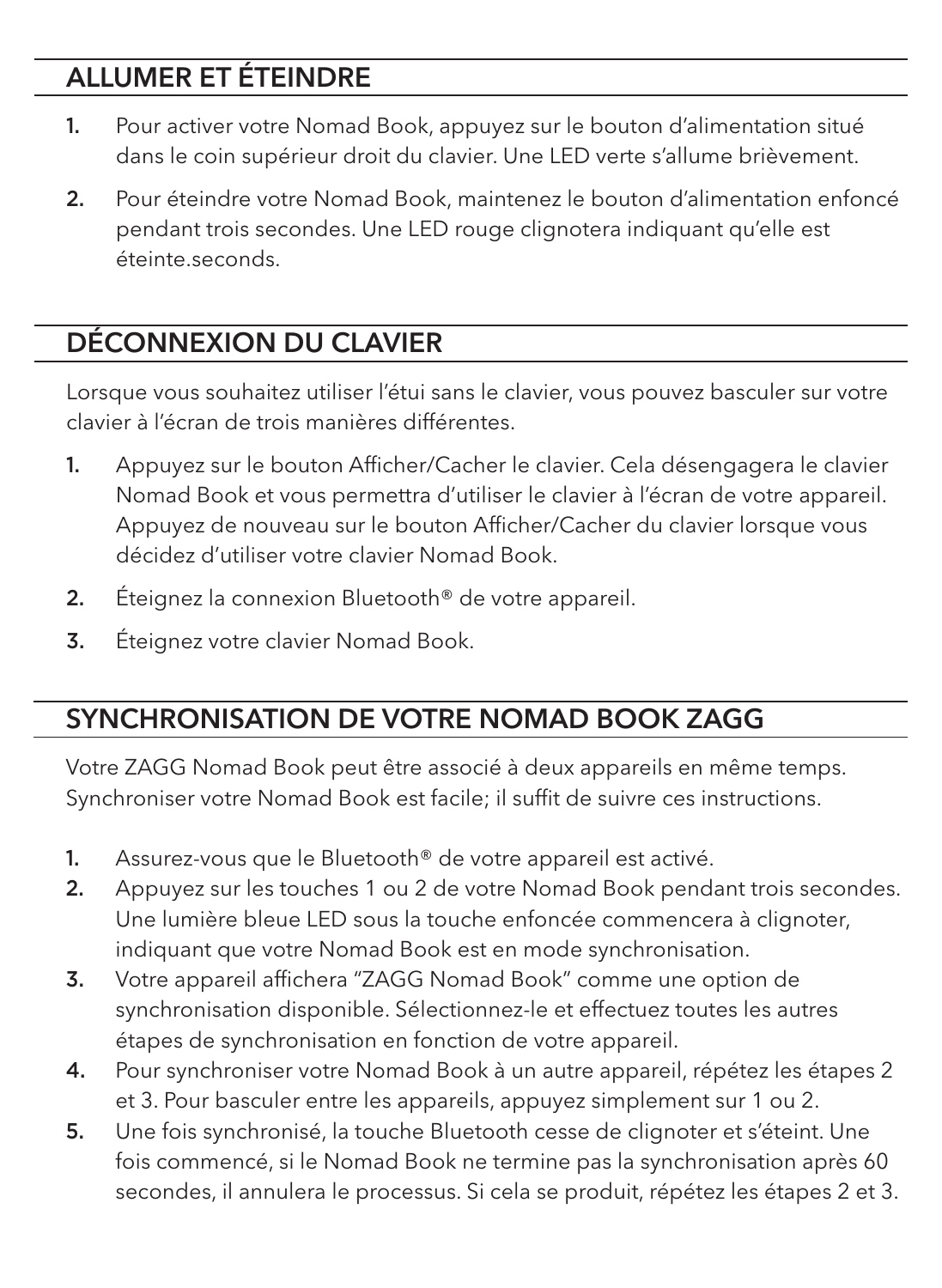#### CHARGEMENT

Votre Nomad Book est doté d'une puissante batterie au lithium-polymère qui dure jusqu'à deux ans pour une utilisation normale entre les charges. \* Il est livré avec un câble de charge que vous pouvez utiliser pour charger votre clavier rapidement et facilement. Pour charger votre Nomad Book, procédez comme suit :

- 1. Branchez le connecteur micro USB dans le port de chargement du clavier.
- 2. Branchez le connecteur USB standard dans votre prise USB préférée. Un voyant DEL rouge sur la touche de la batterie s'allume pour indiquer que votre clavier est en cours de chargement. Ce voyant s'éteint lorsque votre clavier est complètement chargé.
- 3. Débranchez le câble de charge.

*\* Basé sur une utilisation régulière d'une heure par jour. Les heures dépendent d'une variété de facteurs qui sont différents pour chaque utilisateur.*



# DURÈE DE VIE DE LA BATTERIE

Pour vérifier l'autonomie de la batterie de votre Nomad Book, appuyez sur fn + la touche de la batterie. La LED clignotera l'une des trois manières suivantes :

- 1. 3 clignotements verts = 50% ou plus de la durée de vie de la batterie
- 2. 3 clignotements jaunes = 25-49% de durée de vie de la batterie
- 3. 3 clignotements rouges = moins de 25% de la durée de vie de la batterie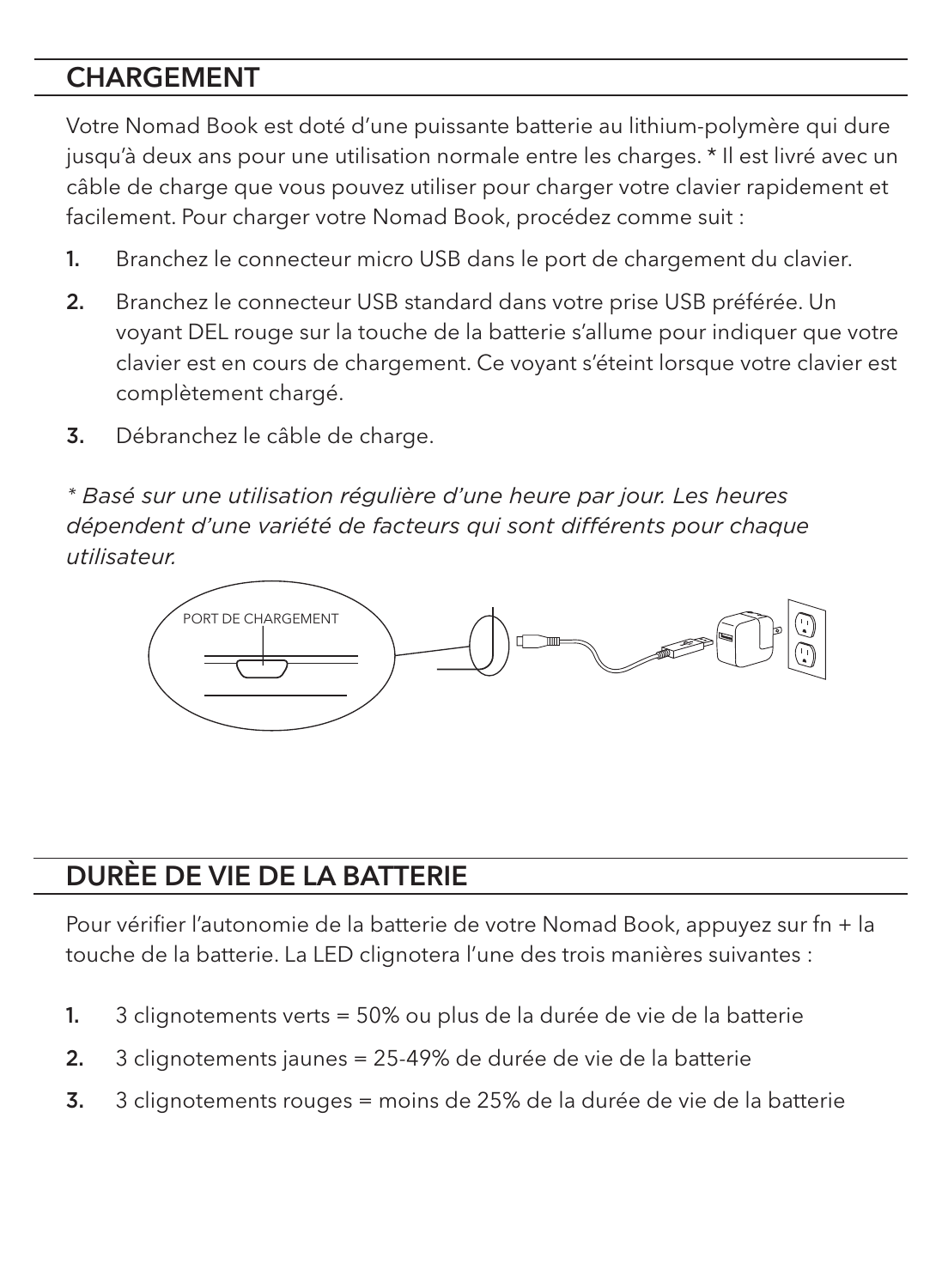# TOUCHES DE FONCTIONS SPÉCIALES

Votre clavier Nomad Book comprend toutes les touches de fonction spéciales auxquelles vous êtes habitué pour travailler et jouer. Voici quelques-unes des fonctions les plus utiles.

- 1 BLUETOOTH 1- Maintenez la touche enfoncée pendant trois secondes pour jumeler votre Nomad Book avec votre tablette. S'il est synchronisé à un second périphérique, appuyez sur  $\angle$  2 pour basculer instantanément entre les périphériques.
- 2 BLUETOOTH 2- Maintenez pendant trois secondes pour synchroniser votre Nomad Book avec votre tablette. S'il est synchronisé avec un deuxième appareil, appuyez sur 1 pour basculer instantanément entre les appareils.
- ACCUEIL Affiche l'écran d'accueil de votre tablette. П
- VERROUILLAGE Active et désactive le mode veille de votre tablette.
- **APPS EN COURS D'EXÉCUTION Affiche toutes les applications en cours d'exécution** sur votre tablette.
- ∰ SYMBOLE DE LANGUE – Bascule entre les langues du clavier (si actif sur votre appareil); aussi, vous pouvez le faire en appuyant sur cmd + barre d'espace.
- E AFFICHIER/CACHER CLAVIER Masque ou affiche le clavier sur l'écran de votre tablette.
- $\blacktriangleleft$ PISTE PRÉCÉDENTE - Passe à la piste précédente de votre liste de lecture sélectionnée.
- PLAY/PAUSE Démarre ou met en pause votre liste de lecture actuelle. **FII**
- ы PISTE SUIVANTE – Passe à la piste suivante de votre liste de lecture actuelle.
- ◀ MUET – Coupe le son de votre tablette.
- VOLUME BAS Diminue le volume de votre tablette.
- VOLUME HAUT Augmente le volume de votre tablette.
- ALIMENTATION Allume et éteint votre clavier Nomad Book. (')
- FN + SYMBOLE DE BATTERIE Indique la durée de vie restante de la batterie.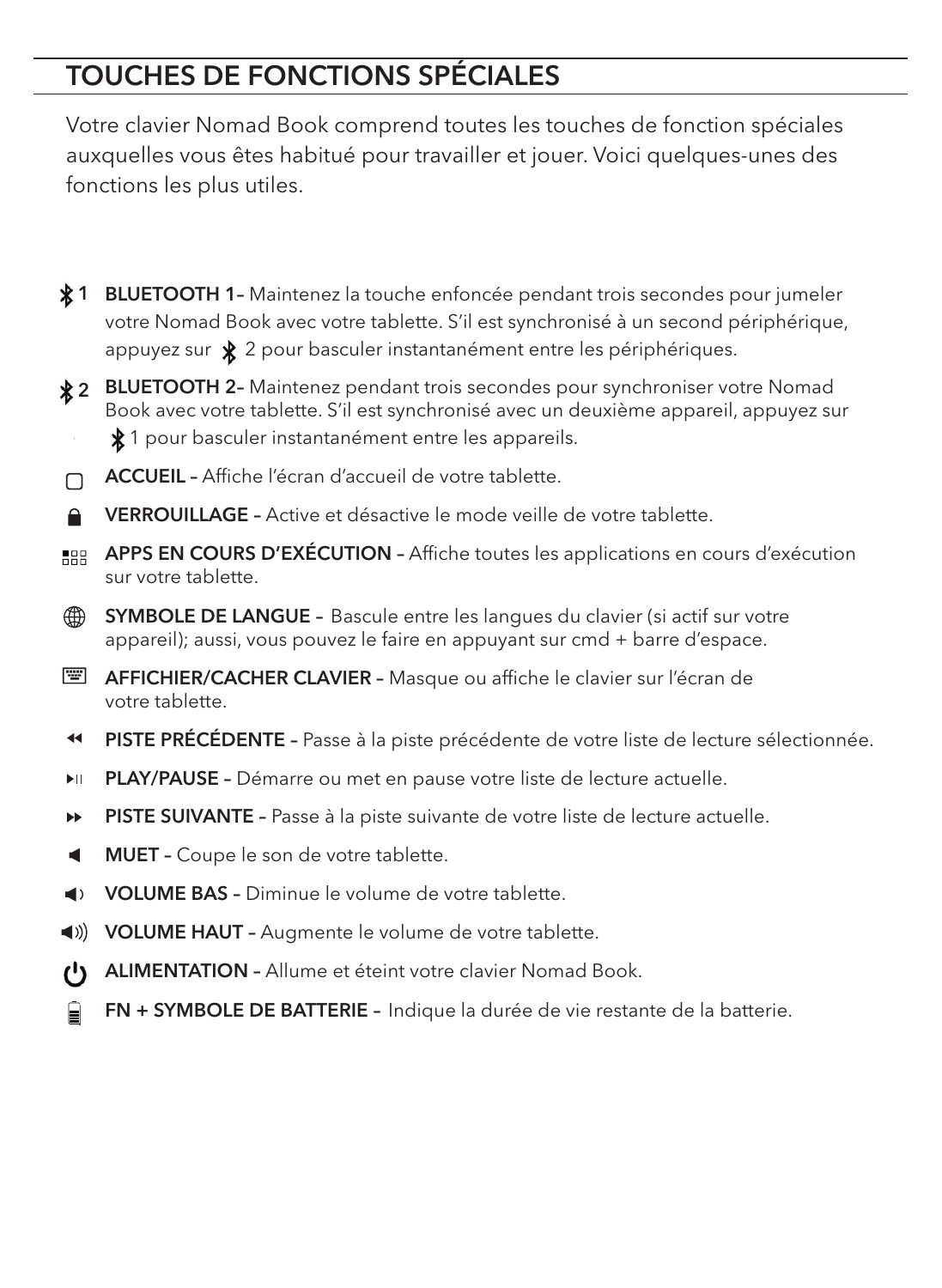#### DÉPANNAGE

Si votre appareil ne répond pas au Nomad Book, il peut y avoir une explication simple. Essayez les étapes suivantes.

- 1. Redémarrez votre tablette.
- 2. Éteignez votre Nomad Book et rallumez-le.
- 3. Dissociez et resynchronisez votre Nomad Book.
- 4. Si votre Nomad Book n'établit ou ne maintient pas de connexion Bluetooth®, réinitialisez le module Bluetooth® en chargeant votre clavier.
- 5. Si, après la charge, votre clavier ne fonctionne pas correctement, veuillez contacter le service clientèle de ZAGG.

Si vous rencontrez toujours des problèmes, contactez le service clientèle de ZAGG en visitant zagg.com/support.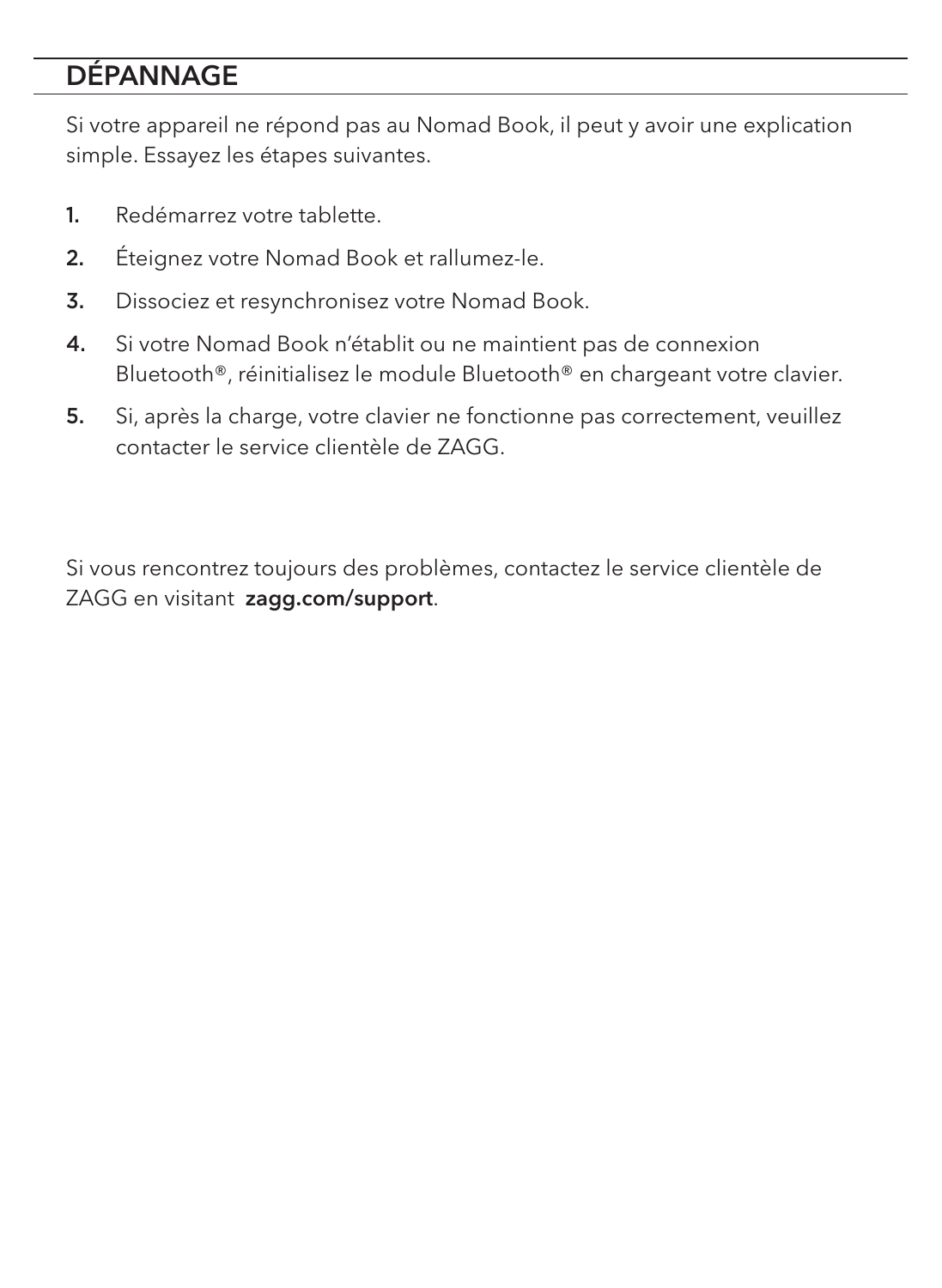Pour une protection anti-rayures inégalée pour votre tablette, nous vous recommandons l'InvisibleShield® de ZAGG.

©2005 - 2018 ZAGG Inc All Rights Reserved.

Brevet: zagg.com/patents | NASDAQ: ZAGG | FABRIQUÉ EN CHINE iPad Pro, iPad Air, iPad, iPad Mini and Apple are trademarks of Apple Inc. La marque verbale et les logos de Bluetooth® sont des marques déposées appartenant à Bluetooth SIG, Inc. et toute utilisation de ces marques par ZAGG Inc est sous licence.

ZAGG, InvisibleShield et ZAGG Nomad Book sont des marques déposées de ZAGG IP Holdings Co., Inc.

Samsung et Tab sont des marques déposées de Samsung Electronics America, Inc. Ltd.

Les changements ou modifications non expressément approuvés par la partie responsable de la conformité pourraient annuler l'autorité de l'utilisateur à utiliser l'équipement.

Cet équipement a été testé et déclaré conforme aux limites d'un appareil numérique de classe B, conformément à la Section 15 des règles de la FCC. Ces limites sont conçues pour fournir une protection raisonnable contre les interférences nuisibles dans un environnement résidentiel.

Cet équipement génère des utilisations et peut émettre de l'énergie radiofréquence et, s'il n'est pas installé et utilisé conformément aux instructions, peut provoquer des interférences nuisibles aux communications radio. Cependant, il n'y a aucune garantie que des interférences ne se produiront pas dans une installation particulière. Si cet équipement cause des interférences nuisibles à la réception radio ou télévision, ce qui peut être déterminé en éteignant et allumant l'équipement, l'utilisateur est invité à essayer de corriger l'interférence par l'une des mesures suivantes :

- Réorienter ou déplacer l'antenne de réception.
- Augmenter la distance entre l'équipement et le récepteur.
- Connecter l'équipement à une prise d'un circuit différent de celui auquel le récepteur est connecté.
- Consulter le revendeur ou un technicien radio/TV expérimenté pour obtenir de l'aide.

Tout changement ou modification non expressément approuvé par la partie responsable de la conformité peut annuler l'autorité de l'utilisateur à utiliser cet équipement. Cet appareil est conforme à la Section 1S des Règles FCC. L'opération est soumise aux deux conditions suivantes :

- 1. Cet appareil ne peut pas causer d'interférences nuisibles
- 2. Cet appareil doit accepter toute interférence reçue, y compris les interférences susceptibles de provoquer un fonctionnement indésirable